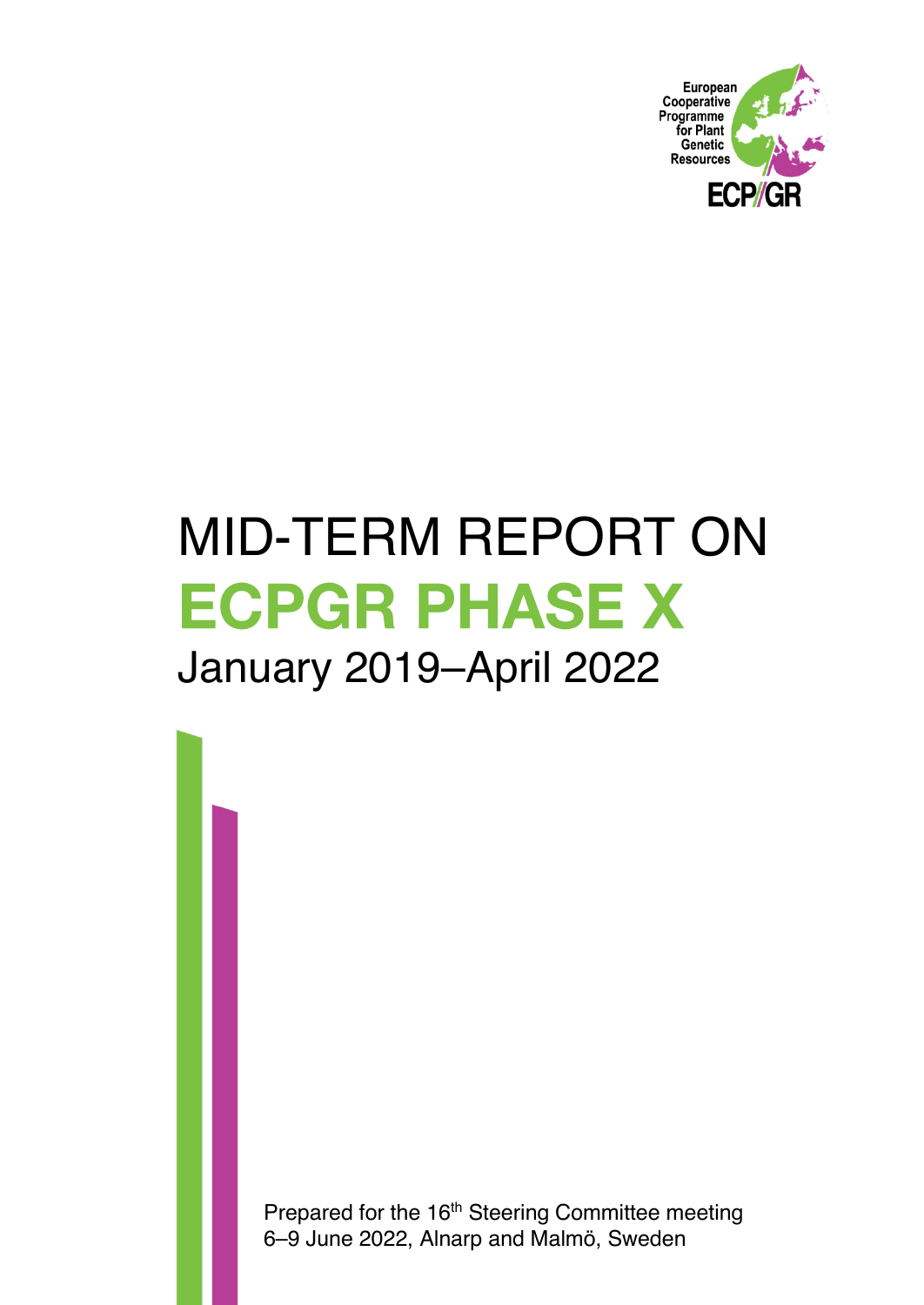

## **CONTENTS**

| 3.2 Strengthening the European Genebank Integrated System 'AEGIS' (GenR 2018-1)14                                                                                                                                                                                             |  |  |  |  |
|-------------------------------------------------------------------------------------------------------------------------------------------------------------------------------------------------------------------------------------------------------------------------------|--|--|--|--|
| 3.3 Organization of an ECPGR workshop for the establishment of a European Evaluation network                                                                                                                                                                                  |  |  |  |  |
| 3.4 Implementation of the ECPGR European Evaluation Network (EVA) on wheat and barley and<br>vegetable crops (carrot, lettuce and pepper), with the addition of a maize component and improved<br>access to existing barley, wheat and maize evaluation data (GenR 2019-2) 15 |  |  |  |  |
|                                                                                                                                                                                                                                                                               |  |  |  |  |
| 3.6 Extension of EURISCO for Crop Wild Relatives (CWR) in situ data and preparation of pilot                                                                                                                                                                                  |  |  |  |  |
|                                                                                                                                                                                                                                                                               |  |  |  |  |
|                                                                                                                                                                                                                                                                               |  |  |  |  |
|                                                                                                                                                                                                                                                                               |  |  |  |  |
|                                                                                                                                                                                                                                                                               |  |  |  |  |
|                                                                                                                                                                                                                                                                               |  |  |  |  |
|                                                                                                                                                                                                                                                                               |  |  |  |  |
|                                                                                                                                                                                                                                                                               |  |  |  |  |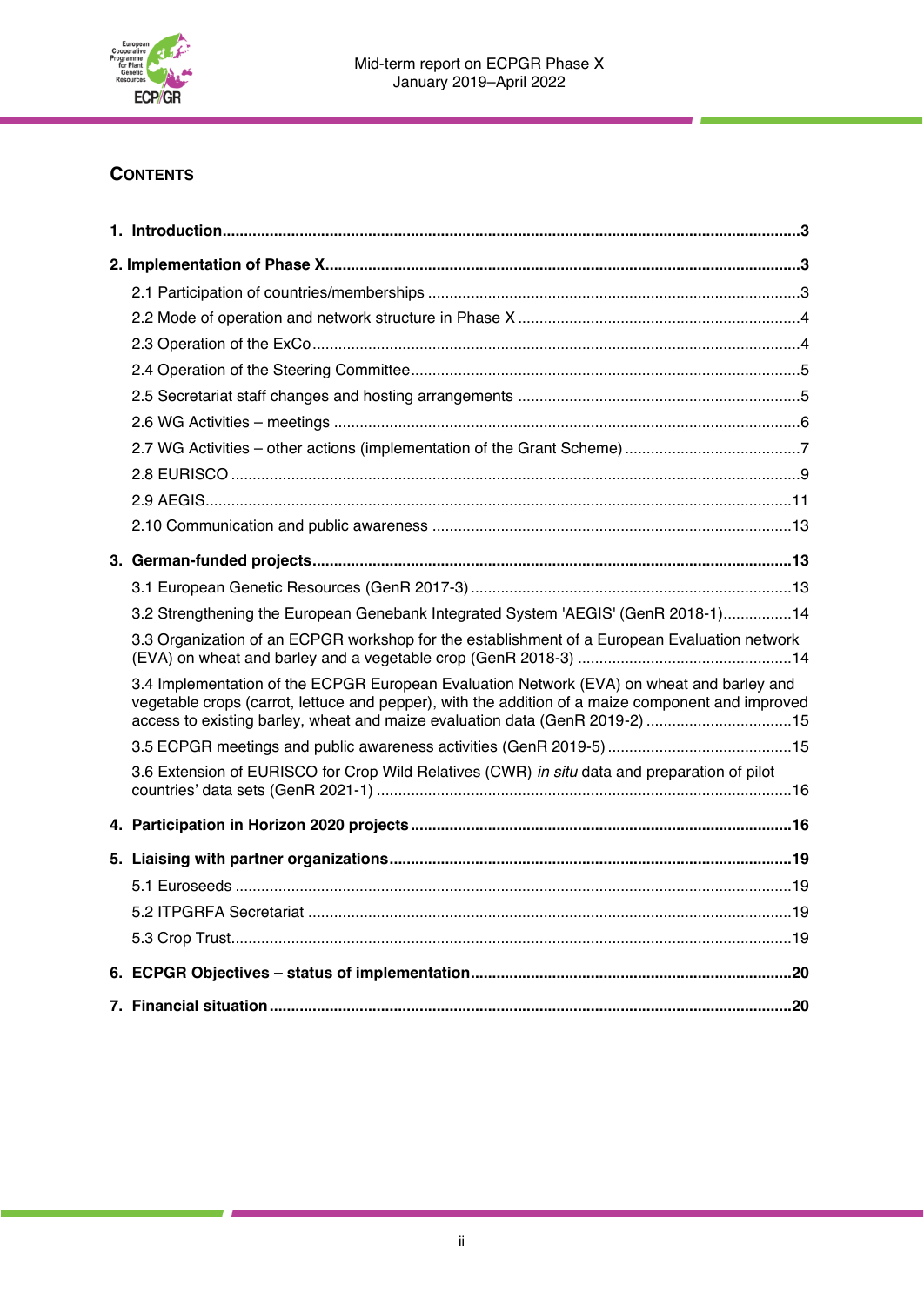

## **1. Introduction**

Phase X of ECPGR (2019–2023) was launched at the 15th Steering [Committee](https://www.ecpgr.cgiar.org/about/steering-committee/15th-sc-meeting) meeting, held in Thessaloniki, Greece, in May 2018.

This report, prepared for the 16th (Mid-Term) Steering Committee (SC) meeting, is intended to summarize and complement the information provided with the ECPGR Annual reports for the years 2019–2021. Decisions taken in Thessaloniki concerned a new set of ECPGR objectives and some adjustments to the mode of operation and Working Groups' (WG) structure, which were finalized before the end of Phase IX. In particular, the mode of operation was simplified, still maintaining the principle of two budget lines for WG activities ('meetings' and 'other activities'). The country quota for meetings was also maintained.

Regarding the WG structure, no major re-structuring was eventually decided, but two new WGs (Berries and Maize) were accepted and various proposals for improvement, raised by the WG Chairs during their joint meeting in [Ljubljana,](https://www.ecpgr.cgiar.org/working-groups/common-working-group-activities/ecpgr-networking) Slovenia, in October 2017, were also taken on board.

Additionally, the Thessaloniki meeting proposed the organization of a workshop on AEGIS and endorsed the **European [Evaluation](https://www.ecpgr.cgiar.org/european-evaluation-network-eva/eva-networks/pepper/eva-pepper-project-meeting) Network (EVA)**. The **AEGIS [workshop](https://www.ecpgr.cgiar.org/aegis/aegis-workshop-2018/aegis-workshop-2018)** was held in December 2018 in Madrid, Spain, while EVA became an important initiative during Phase X, as accounted for in this report.

The ECPGR [Communication](https://www.ecpgr.cgiar.org/fileadmin/templates/ecpgr.org/upload/PHASE_X/Comunication_strategy/ECPGR_communication_strategy_Final_27_01_2020.pdf) and Public Relations strategy, developed by a specific Task Force was extensively discussed in Thessaloniki and was eventually finalized and approved by the SC in January 2020.

A total budget amounting to  $\epsilon$ 2.7 million was agreed upon for Phase X, with the envisaged participation of 36 countries, divided into 11 categories of contribution. This starting budget was increased in the subsequent three years, reaching €4.3 million at the end of 2021, thanks to carryover from past phases and voluntary contributions from Germany and Hungary, as detailed in the ECPGR 2021 Financial Report.

Also, the successful participation of the ECPGR Secretariat in two Horizon 2020 projects (GenRes Bridge and AGENT), enabled savings in a few ECPGR budget lines (especially staff costs), as some costs were covered by the European Commission (EC) funds.

This report gives an account of the implementation of Phase X in its first three years. These were characterized by areas of considerable activity and progress (especially through the EC and Germanfunded projects), while the activities of the WGs have suffered partly due to the effects of the COVID-19 pandemic, and partly to continuing limitations of the mode of operation.

Progress made towards the ECPGR objectives, to the best knowledge of the Secretariat, is given through an account of the outputs' indicators, in the table of the ECPGR Objectives for Phase  $X$  – Activities and indicators (see Background documents).

# **2. Implementation of Phase X**

## **2.1 Participation of countries/memberships**

Out of the 36 countries that were expected to participate in and contribute to Phase X, only Bosnia and Herzegovina was so far not able to contribute as a member to this Phase. Among the potential participating countries, Liechtenstein and Poland have expressed a possible interest to join in the future. Identified Focal Points of potential member countries are included in the 'steering listserver' and thus receive all the information circulated to the Steering Committee members.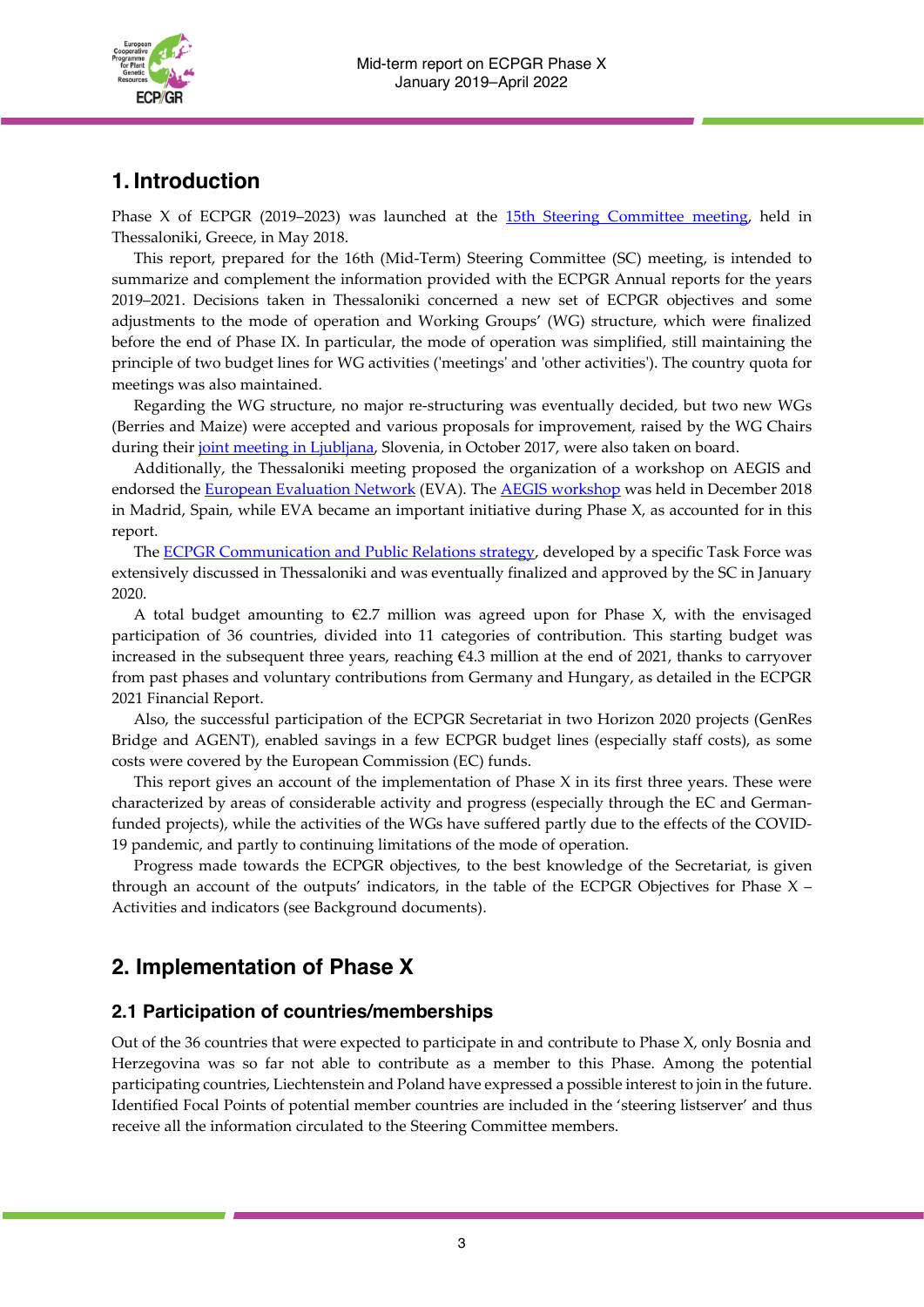

## **2.2 Mode of operation and network structure in Phase X**

The <u>Mode of [operation](https://www.ecpgr.cgiar.org/fileadmin/bioversity/publications/pdfs/Mode_of_Operation_of_ECPGR_Phase_X.pdf)</u> for Phase X, defining rules and guidelines for the use of the budget lines 'Meetings' and 'Other activities' was finalized in October 2018, including the table of country quotas, applicable for participation in WG meetings. The mode of operation was much simplified, compared to the previous Phase. WGs were given the opportunity to request meetings with simple justifications, to be approved by the Executive Committee within four weeks from submission. Other activities remained possible through the submission of proposals under Grant Scheme Calls. Rules for the preparation of the proposals were simplified (no limitations in the number of participants, no need to use country quota, freedom to apply for either meetings or actions).

[Amendments](https://www.ecpgr.cgiar.org/fileadmin/templates/ecpgr.org/upload/PHASE_X/ECPGR_Network_structure-01.pdf) to the Network structure were also agreed upon in October 2018, with the establishment of two new Working Groups. Working Groups were maintained open to an unlimited number of members nominated by the National Coordinators, with the invitation to define a contact person in case more than one member per country was nominated. As no requests for changes were raised by the National Coordinators, all the Chairs that had concluded Phase IX were re-appointed by the Executive Committee (ExCo) for Phase X. Owing to the retirement of a few former Chairs, new Chairs were appointed in the Fibre Crops (Nov 2019), Wheat (Jun 2020), Documentation and Information (Nov 2021) and Vitis (Mar 2022) WGs.

A request to create a Working Group on cryopreservation was submitted by a group of experts including scientists from Bioversity International. The SC agreed in February 2022 on the importance to formalize this new WG [\(here\)](https://www.ecpgr.cgiar.org/working-groups/cryopreservation). This will focus on increasing collaboration and advancing cryopreservation science for the long-term conservation of European plant genetic resources. Several members of the group were nominated by National Coordinators and one expression of interest to become Chair of the WG was received. **This will need to be evaluated after the SC will have discussed the role of international organizations in this WG**.A new budget line established the opportunity to hold meetings of all the Chairs twice per Phase and in advance of the Steering Committee meetings, to facilitate inter-group coordination and discuss items for the attention of the Steering Committee. A meeting of the WG Chairs and the Executive [Committee](file:///C:/Users/sgoritschnig/AppData/Local/Microsoft/Windows/INetCache/Content.Outlook/9A84WPCC/.ecpgr.cgiar.org/working-groups/common-working-group-activities/meeting-of-the-working-groups-chairs-and-the-executive-committee-5-6-april-2022-virtual) was held online in April 2022, following the compilation by the Chairs of a questionnaire. **This gave some indications about the weaknesses of the mode of operation and suggestions for improvement are listed as points of agreement for the attention of the SC** (see [Background](https://www.ecpgr.cgiar.org/about/steering-committee/16th-sc-meeting) Document 'Minutes of the Meeting of the Working Groups' Chairs and the Executive Committee (5–6 April 2022)').

## **2.3 Operation of the ExCo**

Between 2019–2021, the Executive Committee (ExCo) formally met seven times (either in person or online). Regular rotations took place for the members representing the region South (Portugal replacing Italy in 2019), the region West (Switzerland replacing Belgium in 2020), the region North (Denmark replacing Estonia in 2021) and the region East (pending replacement of the Czech Republic in 2022). A new Chair (Marianne Lefort) was also appointed by the Steering Committee in 2019 when Eva Thörn decided to retire from this position.

The main activities of the ExCo were related to:

- Launch Grant Scheme Calls for proposals and evaluation of the submitted proposals
- Contribution to the GenRes Bridge project and its immediate follow-up, with an advisory role on behalf of ECPGR during the development of the *Genetic Resources Strategy for Europe* and later as members of a drafting team for the development of the *Plant Genetic Resources Strategy for Europe*
- Finalization of the ECPGR Communication and Public Relations Strategy and involvement in the preparation of a video on ECPGR
- Appointment of WG Chairs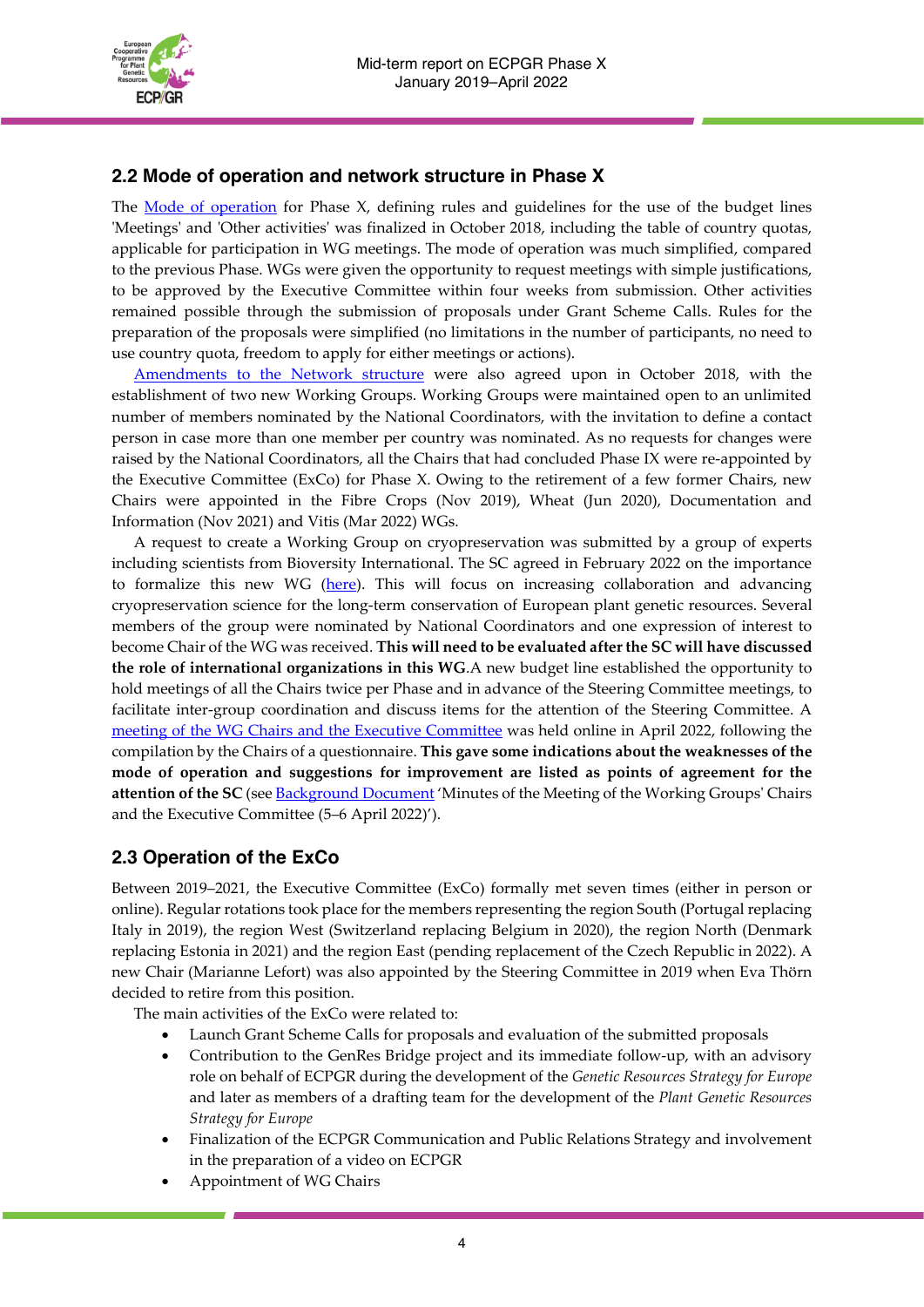

- Preparation of the Mid-Term Steering Committee meeting
- Preparation of WG Chairs' meeting
- Preparation of the Memorandum of Understanding for enhanced cooperation with the Crop Trust for further agreement of SC members
- Preparation of an ECPGR position statement on Farmer's Pride for further agreement of SC members

(See also Report from the ExCo on its activities during Phase X)

## **2.4 Operation of the Steering Committee**

Between November 2020 and November 2021, the Steering Committee has been involved in supporting, commenting and eventually endorsing the *Genetic Resources Strategy for Europe* (GRSE) and the domain-specific *Plant Genetic Resources Strategy for Europe* (PGR Strategy). Specifically, a drafting team composed of the ExCo members and other six National Coordinators were heavily involved in drafting the PGR Strategy. A key event has been the online feedback workshop on the GRSE on 24–26 November 2020, organized within the framework of the GenRes Bridge project, where first drafts of the key commitments of the strategy were commented on and discussed, together with the steering committees of the other domains' networks and other stakeholders. The finalized strategies were eventually presented to the EC and genetic resources stakeholders during a hybrid in-person and online launch event on 30 November 2021 in Brussels, Belgium. A follow-up process to raise the strategies to the attention of policymakers has been planned in 2022 under the French Presidency of the European Union, with the intention to continue under the next presidencies of the Czech Republic and Sweden.

The Steering Committee provided comments and eventually its endorsement to two documents prepared by the ExCo and the Secretariat: 1) the Terms of Reference for the position of Working Group Chair of the Documentation and Information WG (endorsed in April 2021): the tasks of the Chair of the Documentation and Information WG were separated from those of the Chair of the EURISCO Advisory Committee, to make the position lighter and more manageable; 2) the statement in preparation for the final meeting of the EC project Farmer's Pride, held in June 2021. The statement acknowledged the achievements of the project towards implementing the ECPGR objectives but was critical regarding the establishment of one single network of actors working on *in situ* crop wild relatives (CWR) and on-farm conservation outside the framework of ECPGR. Based on the experience and the advancements made within the framework of Farmer's Pride, the SC would welcome a proposal defining the long-term network objectives, structure, mode of operation, governance and funding, to be submitted by the Chair of the WG on wild species conservation in genetic reserves and a similar proposal to be submitted by the Chair of the On-farm conservation and management WG, for the enhancement of collaboration towards preservation, management and use of landraces hotspots in Europe.

## **2.5 Secretariat staff changes and hosting arrangements**

During the first part of Phase X, the Secretariat underwent several staff changes. In addition, in June 2020, the office moved from Maccarese to the new building of the hosting institute, the Alliance of Bioversity International and CIAT, in the centre of Rome, near FAO. Due to a lack of storage space in the new premises, the ECPGR archive (paper documents, publications, etc.) was partly disposed of and partly packed and deposited into a rented external storage space. Due to the COVID-19 pandemics, a lockdown with working from home arrangements started in March 2020 and only limited access to the office was allowed, until the present day. Consequently, the Secretariat has largely operated in smartworking mode, working from home as of March 2020. Specifically, the ECPGR Secretary eventually decided to permanently relocate and work from his home in northern Italy. The development of new platforms for video conferencing allows easy daily interactions among the staff members, who also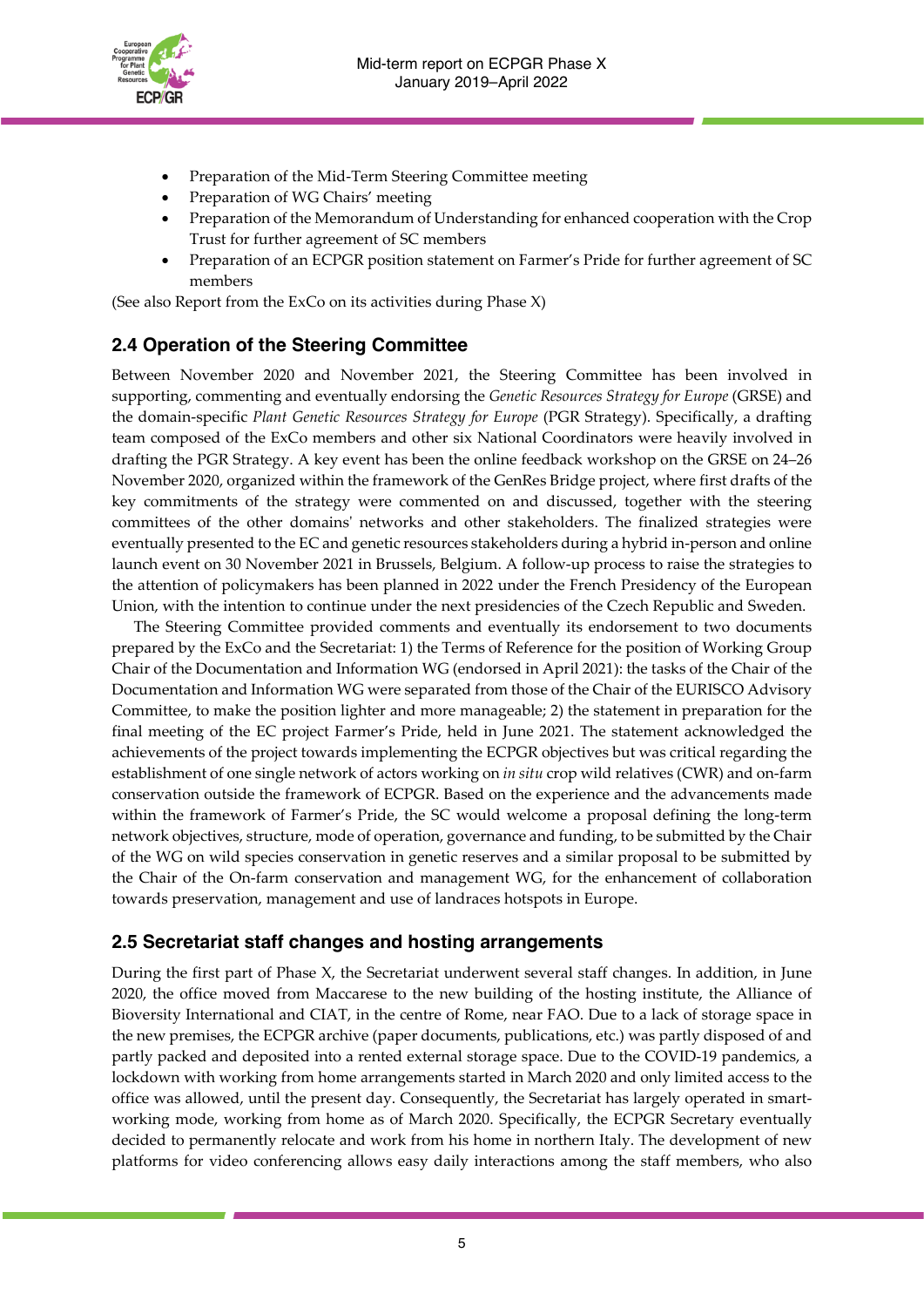

regularly meet online every week for a Secretariat Coordination meeting, together with the EURISCO Coordinator.

In November 2019, Sandra Goritschnig joined the Secretariat as Scientific Officer, with the task to manage the German-funded project for the development of a European Evaluation Network (EVA), as well as establishing and developing the online *Genetic Resources* journal, as part of the EU-funded GenRes Bridge project.

In August 2020, Lidwina Koop left her position as Programme Assistant after more than 20 years, reaching for a new position with the European Forest Institute in Barcelona, Spain. Lidwina was replaced in October 2020 by Loredana Maria, an Associate providing administrative, secretarial and logistical support to the ECPGR Secretariat and team.

Between September 2020 and December 2021, Vanessa Bryant offered temporary administrative support to the ECPGR Secretariat and the EVA project.

In March 2021, after more than 25 years as a Scientific Assistant with ECPGR, Elinor Lipman decided to take early retirement. A new Editing and Communications Specialist, Nora Capozio, then joined the team in November 2021 to provide editorial and web publishing support to ECPGR, as well as to deal with ECPGR communication activities such as website management and communication strategy development.

Other inputs were offered between October and December 2019 by **Sonja Ensslin**, a student of Geography at the Rheinische Friederich-Wilhelms Universitat, Bonn, Germany, who joined the Secretariat for a three-month internship, helping with communication, reporting and website maintenance and receiving training on PGR networking in Europe.

Finally, Jan Engels, Honorary Fellow of the Alliance of Bioversity International and CIAT, was hired to dedicate a very small part of his time during 2021 and 2022 to help the Secretariat with AEGIS-related tasks.

Within the evolving organigram of the Alliance of Bioversity International and CIAT, the ECPGR Secretariat is classified as a 'hosted organization'. The hosting agreement is simply based on an exchange of letters with the former director Ann Tutwiler and the approval of the Phase X budget of ECPGR by the Finance Director. In practice, the 'hosted' status means that the Secretariat maintains a high level of independence in decision-making and notably, the supervisory role over the ECPGR Secretary is assigned to an external person, i.e. the Chair of the Executive Committee, currently Marianne Lefort.

## **2.6 WG Activities – meetings**

The two new Working Groups, Berries and Maize, started the Phase with their first meetings. These were sponsored through project GenR 2019-5, funded by the German Federal Ministry for Food and Agriculture.

The First meeting of the Maize Working Group was organized on 2-3 December 2019 in Belgrade, Serbia, in collaboration with the Maize Research Institute Zemun Polje, Belgrade, and involved 20 WG members and five observers. Participants presented the status of maize genetic resources in their countries and then the group agreed to work on the expansion of the Maize Core Collection, the adaptation of crop-specific conservation standards based on the FAO Genebank standards and the use of existing key descriptors for common minimum descriptors, the promotion of the AEGIS procedure for the identification of suitable accessions for inclusion in the AEGIS European Collection and surveying redundant accessions. The report of the meeting is available [here.](https://www.ecpgr.cgiar.org/resources/ecpgr-publications/publication/report-of-a-working-group-on-maize-first-meeting-belgrade-serbia-2-3-december-2019-2020)

The first meeting of the Berries Working Group was held on 14-15 January 2020 in Dresden, Germany, organized in collaboration with the Julius Kühn-Institut (JKI). Twenty-three participants from 17 countries reported on the status of berries' genetic resources in their collections and their main focuses, challenges and opportunities. The Group agreed to start their activity with an inventory of all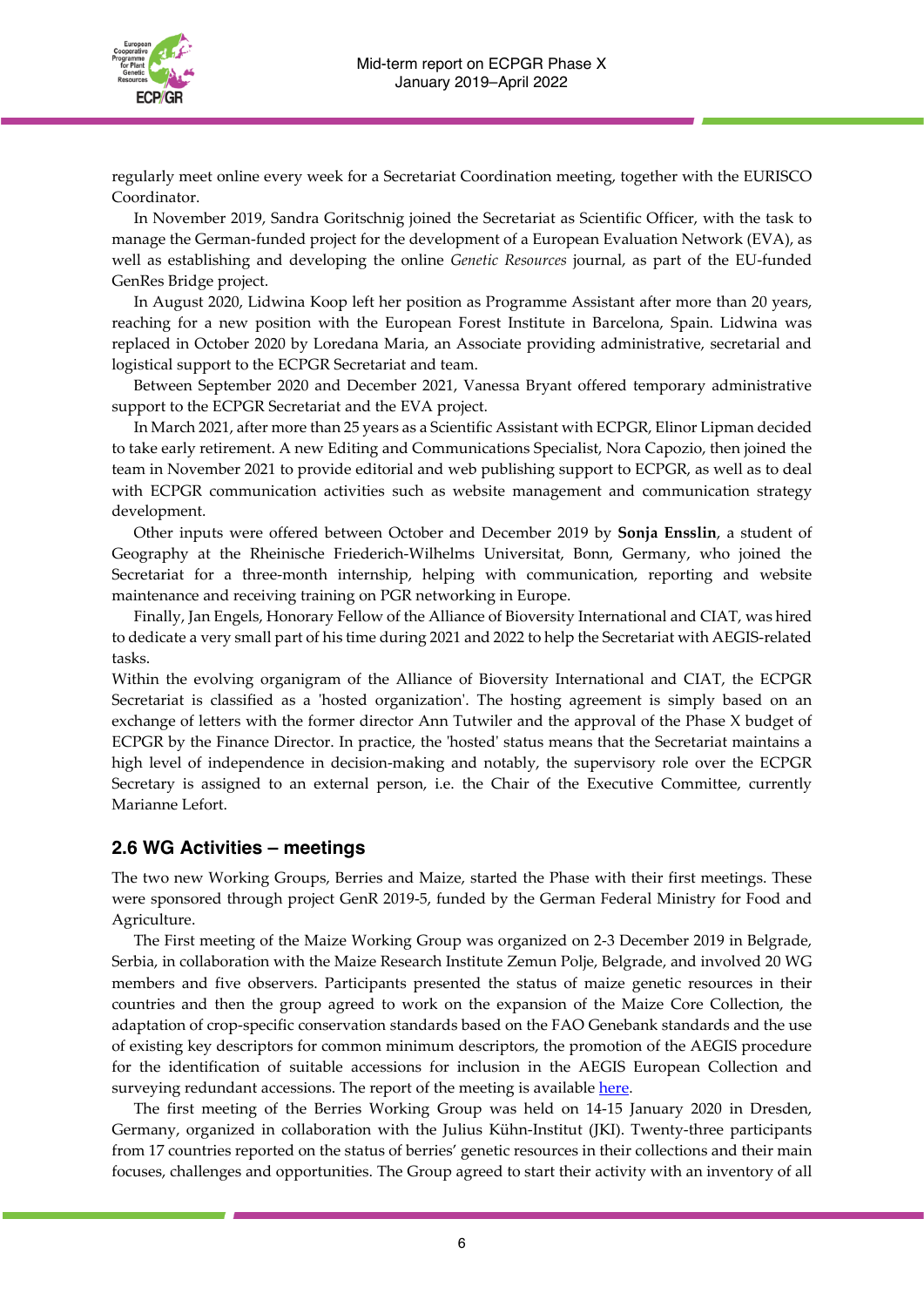

existing berry germplasm that is maintained in Europe. These data should then find their way into the EURISCO catalogue and set the basis for priority characterization, evaluation and molecular analysis, as well as to select the most important and unique accessions for inclusion into the European Collection. The report of the meeting is available [here.](https://www.ecpgr.cgiar.org/resources/ecpgr-publications/publication/report-of-a-working-group-on-berries-first-meeting-14-15-january-2020-dresden-germany-2021)

Two Chairs (from the *Allium* and Solanaceae WG) submitted a request to organize their WG meetings using the ECPGR 'meetings' budget line. These were approved for funding by the ExCo, but they were continuously delayed and never held, owing to the COVID-19 pandemics.

## **2.7 WG Activities – other actions (implementation of the Grant Scheme)**

Five Calls for proposals were launched between 2019 and 2021. Fourteen proposals were submitted and nine were awarded for a total of €188,155 involving 11 WGs. The maximum amount that the ExCo decided to assign per proposal was increased from €15,000 (first two Calls) to €20,000 (second two) and eventually €30,000 (last Call). However, this incentive did not seem to increase the interest of the WGs to submit proposals.

In comparison, during Phase IX, 45 proposals had been submitted in six Calls and 31 were approved. The uncertainties and difficulties of the COVID-19 pandemic may be one reason affecting the reduced activity of the WGs.

Successful proposals are listed below (the indicated timeframe often suffered delays due to the COVID-19 constraints):

1. *Avena* **WG**: UMORPHEAS - Updated MORPHological dEscriptors for Avena Species. March 2020 – February 2022 (€15,000). Coordinator: Andreas Katsiotis, Cyprus.

Owing to the pandemic, this Activity did not start until an online kick-off meeting was held on 11 March 2022. Partners made plans to update the IBPGR Oat descriptors, involving the widest possible global community. A core set of descriptors will be tested in the field, starting from December 2022, with a selected number of diverse accessions. The FAO-ITPGRFA Secretariat also attended the meeting and is offering their expertise for this initiative.

- 2. *Brassica* **WG**: EUBRASWILD Capturing Brassica Wild Relatives Diversity in south-eastern Europe – October 2020 – August 2023 (Euro 20,000). Coordinator: Smiljana Goreta Ban, Croatia. This Activity, involving partners from seven countries, held two online meetings, in November 2020 and March 2021. The aim is to improve the knowledge of the presence, distribution and diversity status of *Brassica* wild relatives in eastern and south-eastern Europe as well as to fill the gaps of Brassicaceae wild relative populations in the European genebanks and AEGIS. Collecting activities and field characterization are ongoing.
- 3. **Berries WG**: EUROPE.BERRIES Collaborative action for updating the documenting about berry genetic resources in Europe – January 2021 – June 2022 (€20,000). Coordinator: Monika Höfer, Germany.

The Activity involves partners from 15 countries. Two online meetings were held in April and September 2021. The objective is to improve the data quality of the inventories of berry genetic resources conserved *ex situ* and upload these data in EURISCO, as well as to develop specific technical guidelines for genebank management and select eligible accessions to be proposed to become part of AEGIS.

4. **Cucurbits WG**: Cucurbitlocal – Exploitation of *Cucurbita* local germplasm for sustainable agriculture – February 2021 – January 2023 (€19,800). Coordinator: Maria Raffaella Ercolano, Italy. The Activity involves four European countries and Tunisia. Two online meetings were held in February and October 2021. The aim is to improve the inventory of local genetic resources of *Cucurbita*, characterize and regenerate a set of accessions and test the agronomic performance of selected accessions in low-input management systems, and promote their use.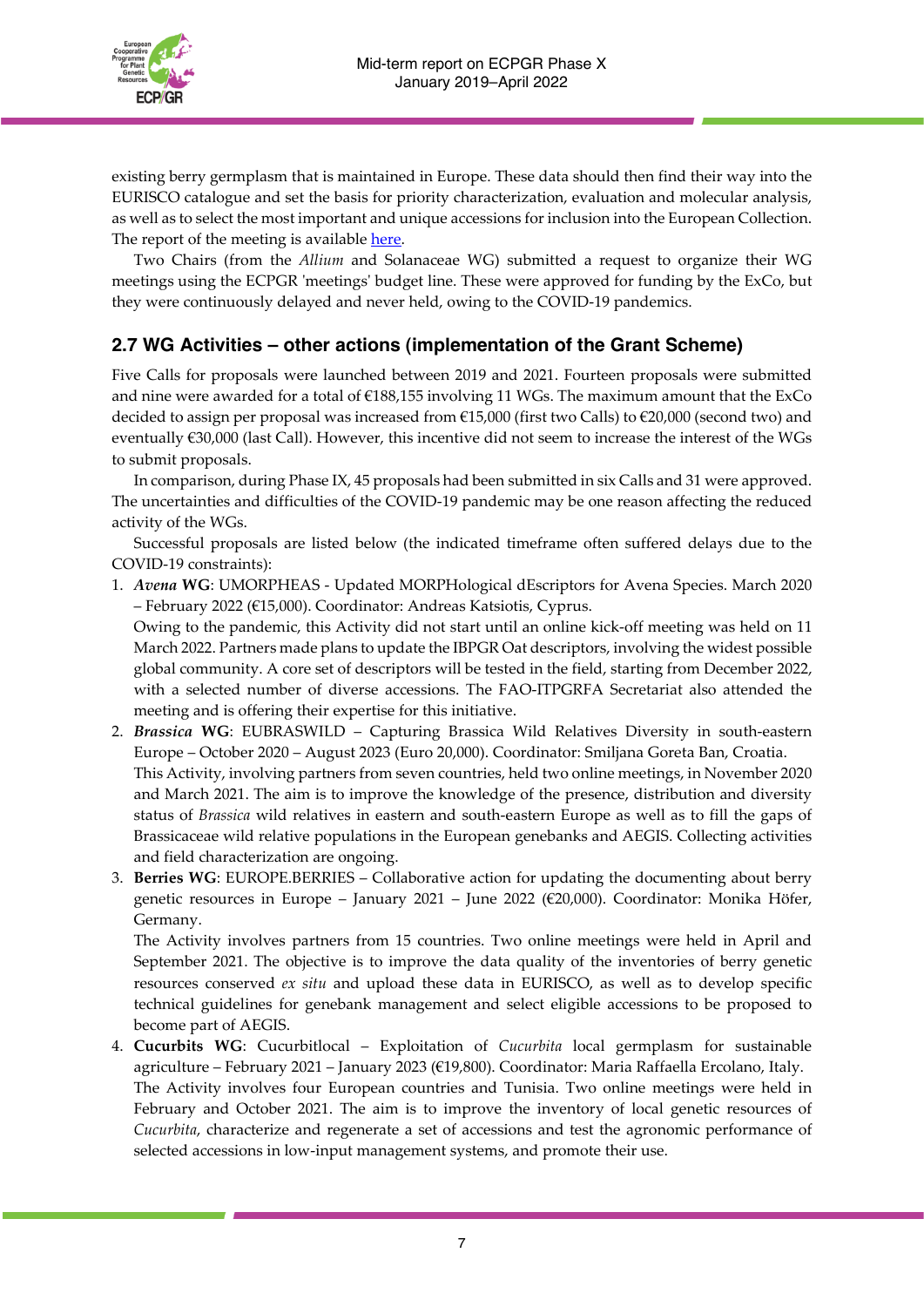

5. **Documentation and Information WG**: GRIN-Global II – GRIN-Global Workshop 2021 for European Genebanks – September 2020 – February 2021 (€19,200). Coordinator: Ludmilla Papoušková, Czech Republic.

This Activity intends to organize a training workshop for trainees from 19 countries, inviting a GRIN-Global expert trainer from USDA. The workshop was delayed and is now scheduled for October 2022 in the Czech Republic.

6. *Malus***/***Pyrus* **and** *Prunus* **WG**: FRUITTREEDATA - Improvement of Fruit Tree Data Inclusion in EURISCO – January 2022 – December 2023 (€29,975). Coordinator: Matthew Ordidge, United Kingdom.

This Activity should start in 2022, involving 11 countries, but is still open to more partners. It aims to increase and update the listing of available material within EURISCO and/or establish the reasons for the lack of inclusion of known material in national lists. It will also increase the phenotypic information within EURISCO and will try to identify clonal material held under different accession names within different countries. These objectives are pre-requisites for the decision-making process to develop the AEGIS concept for the fruit tree field collections.

7. **On-farm conservation and management and Wheat WGs**: Bidifferent – Chances for the conservation and re-cultivation of central European Binkel (club wheat) through a nutritional and genetic differentiation towards other wheat species – January 2022 – December 2023 (€37,180). Coordinator: Rudolf Vögel, Germany.

The Activity, starting in 2002 and involving five countries from the Alpine region, aims to determine which landraces belong to the 'Echter Binkelweizen' (*Triticum aestivum* subsp. *compactum*) genepool. In fact, some accessions phenotypically look like Binkel but are currently counted to the common wheat. It also aims to find in which country/region the climatic and soil conditions are most favourable for Binkel's future cultivation. Genotypes with resistance to different fungal diseases and abiotic stress situations will be selected so that the region of cultivation can be extended. On-farm conservation will be promoted through the qualitative analysis of the ingredients and bakery qualities, which will encourage local stakeholders (farmers, millers, bakers) to re-introduce Binkel in their processes.

- **8.** *Vitis* **WG:** AEG-VIT-IS Enhancing quality and quantity of *Vitis* genetic resources in AEGIS January 2020 – December 2020 (€12,000). Coordinator: Gregorio Muñoz, Spain. The Activity was completed in December 2021. It involved 18 countries, holding an online meeting in November 2020. Guidelines were defined to select *Vitis* candidates for AEGIS. Lists of new candidates (ca. 75 in total) were prepared by a few countries. Partners agreed to work on the safety duplication of accessions and the preparation of genebank manuals. One manual was completed by JKI, Germany. Molecular profiles of 284 accessions from 11 countries were studied to verify identity and uniqueness. The analysis of the results is in progress.
- 9. **Wild species in genetic reserves WG**: Inclusion of CWR sites in European *in situ* Network Identification, preparation of applications and approval of sites to join the European *in situ* PGRFA conservation network – September 2019 – March 2021 (€15,000). Coordinator: Juozas Labokas, Lithuania.

The Activity allowed the participation of ten WG members in the meetings of the EC-funded project Farmer's Pride (Santorini, Greece, October 2019 and online, June/July 2021). Participants took part in the preparatory discussion to define the criteria and identify sites for the *in situ* network of CWR, as well as to identify the steps needed to ensure the establishment and the governance structure of the network.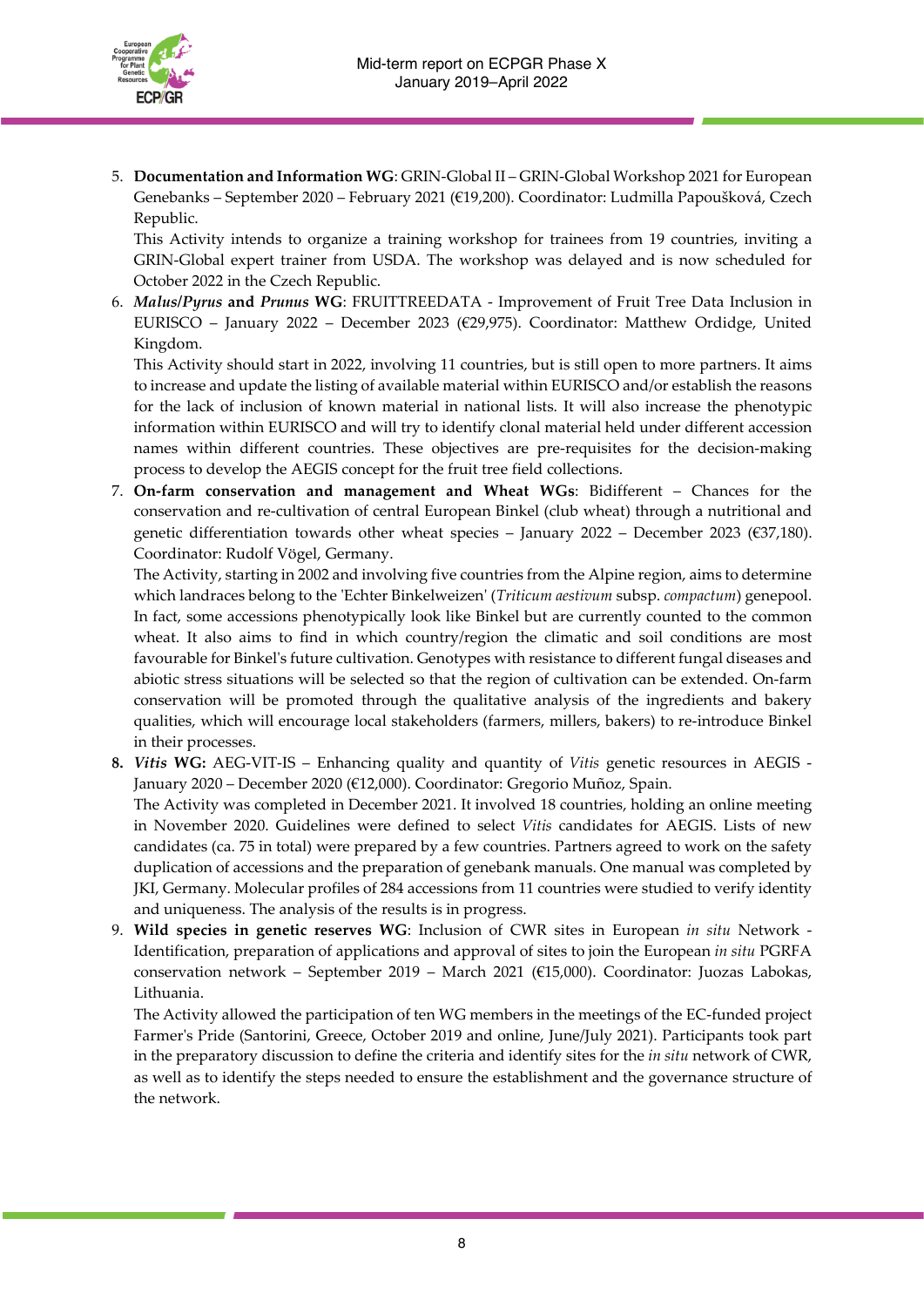

## **2.8 EURISCO**

#### **2.8.1 EURISCO coverage**

Between January 2019 and April 2022, the number of accessions documented in EURISCO increased by 92,796, reaching 2,076,172 from 43 National Inventories and 401 institutions. In addition, phenotypic data for 8,829 new accessions were imported, reaching a total of 90,598 characterized accessions from 17 countries.

|                            | Progress between<br>1 January 2019<br>and 30 April 2022 | Countries that contributed to the progress                                                                                                                                           |
|----------------------------|---------------------------------------------------------|--------------------------------------------------------------------------------------------------------------------------------------------------------------------------------------|
| Documented<br>accessions   | +92.796                                                 | Several countries. In addition, passport data updates of $> 470,000$<br>accessions                                                                                                   |
| Phenotypic data<br>records | +389,760                                                | Azerbaijan, Czech Republic, Estonia, France, Germany, Greece, Italy,<br>Latvia, The Netherlands, Nordic Countries, Poland, Portugal, Romania,<br>Slovenia, Spain, The United Kingdom |
| DOI/PUID <sub>s</sub>      | $+196.579$                                              | Armenia, Azerbaijan, France, Germany, Italy, The Netherlands, Romania,<br>Slovenia                                                                                                   |

#### **2.8.2. EURISCO development**

In order to support several Crop WGs having expressed the need to provide additional information not included in the MCPD standard, an **extension for crop-specific passport data** was developed in 2019. The visualization of those data was implemented in the new prototype crop portal for forages (see below). The approach allows the WG Chair to define additional descriptors to the MCPD standard, which was not modified.

Starting in 2019, EURISCO offered to serve as a mediator in the Digital Object Identifier (**DOI) registration process,** in close collaboration with the International Treaty on Plant Genetic Resources for Food and Agriculture, handing over the issued DOIs to the respective genebanks. So far, this service was used by the National Inventory Focal Points of Armenia, Azerbaijan, Romania and Slovenia.

The **taxonomic search function**, already implemented in 2018 was extended in 2019. This ensured that even typing errors lead to usable hits. The taxonomy extensions of EURISCO have been published in a short communication article in *Plant Genetic Resources* ('Advancement of taxonomic searches in the European search catalogue for plant genetic resources'

DOI: [https://doi.org/10.1017/S1479262119000339\)](https://doi.org/10.1017/S1479262119000339).

In the frame of the ECPGR Grant Scheme Activity 'ImprovLoliumCol', a prototype for a new **forages crop portal** was developed in 2019. This portal allows users to search over different genera of forage crops. A search using passport data as well as phenotypic (C&E) data is possible. In addition to the classic search, it is also possible to search for accessions by selecting them on a map. Furthermore, various statistical information is offered. Separate data management by the ECPGR Forages WG is no longer necessary since the data displayed in this portal are provided directly by EURISCO in the background and automatically updated.

The **upload and update mechanism for passport data for National Focal Points** (NFPs) had to be revised and a PL/SQL implementation was chosen and implemented in 2020. The intranet interface was revised in 2021, making it more visually appealing and allowing a purely web browser-based upload of passport data.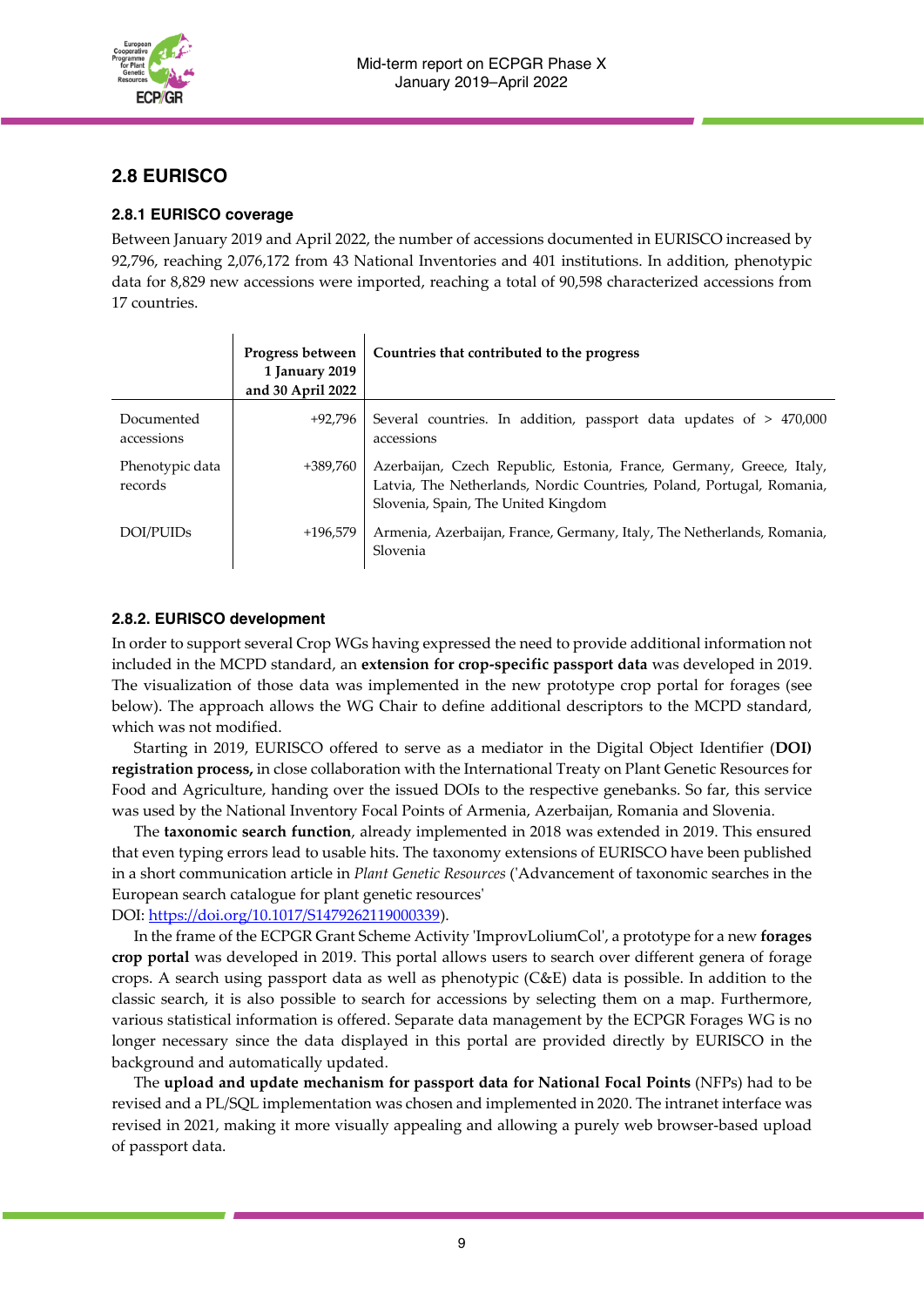

A general revision of the **public EURISCO web application** took place with necessary technological updates and evaluation of useful functionalities based on users' feedback (e.g. combined searches of passport and phenotypic data, map-based selection, faceted search). The new web application was made publicly available in spring 2022.

The development of the **EURISCO-EVA intranet** was accomplished in 2021. This database was designed to provide network partners access to all relevant experiment metadata and collected phenotypic data, facilitating analyses and compatibility with the EURISCO database, which should host the phenotypic data after the end of the project's embargo period (see below).

## **2.8.3 EURISCO training**

The 2020 EURISCO training workshop had to be cancelled due to the COVID-19 pandemic. Since the situation did not improve much in 2021, a purely online training workshop was organized from 10–12 November 2021, with similar satisfaction of the participants as previously experienced in physical meetings.

## **2.8.4. Public awareness about EURISCO**

The EURISCO Coordination has made various efforts to raise awareness of EURISCO in the community through several presentations at various national and international meetings, webinars and publications. Full lists are available from the ECPGR Annual reports. The EURISCO Newsletter was also regularly distributed and is available online from the EURISCO website [\(https://eurisco.ipk](https://eurisco.ipk-gatersleben.de/apex/eurisco_ws/r/eurisco/newsletter)[gatersleben.de/apex/eurisco\\_ws/r/eurisco/newsletter\)](https://eurisco.ipk-gatersleben.de/apex/eurisco_ws/r/eurisco/newsletter).

## **2.8.5 EURISCO Advisory Committee**

The third EURISCO Advisory Committee meeting was held online on 7 July 2021 (minutes [here\)](https://www.ecpgr.cgiar.org/fileadmin/templates/ecpgr.org/upload/EURISCO/Third_meeting_of_the_EURISCO_AC_July_2021/Minutes_EURISCO_AC_July_2021-_Final.pdf). The discussion focused on two data domains that are currently not included in EURISCO but deserve attention in the near future, i.e. data related to *in situ* material and material under development (e.g. lines within accessions, often with their own DOI). The recommendation to follow up with a proposal for the extension of EURISCO to host *in situ* data was then pursued, leading to a proposal for funding (see below, Section 3.6). Regarding information related to Single Seed Descent (SSD) lines and other derived material, it will be necessary to further explore the various options and develop possible scenarios to be evaluated before making a recommendation, such as in the framework of the AGENT project.

The EURISCO Advisory Committee gathered again for an online meeting on 1 April 2022, within the framework of the German-funded project for the inclusion of *in situ* CWR data in EURISCO. The Committee was involved in commenting on the document 'Principles for the inclusion of CWR data in EURISCO', which was eventually endorsed.

## **2.8.6 EURISCO Data Sharing Agreement**

The original EURISCO Data Sharing Agreement (DSA) expired in December 2020. A new DSA, renewing the formal agreement for data sharing between the Alliance of Bioversity International and CIAT and the countries contributing data to EURISCO was approved by the Alliance legal office and sent for signature to all the EURISCO National Inventory Focal Points. By April 2022, 17 out of 43 countries had sent back their signed copy.

## **2.8.7 Participation in project consortia**

The EURISCO coordination participated in four successful Horizon 2020 projects, aiming at acquiring additional funding for developing certain aspects of EURISCO: EUCLEG, Farmer's Pride, GenRes Bridge and AGENT (mainly involved in work packages aiming at the development of guidelines and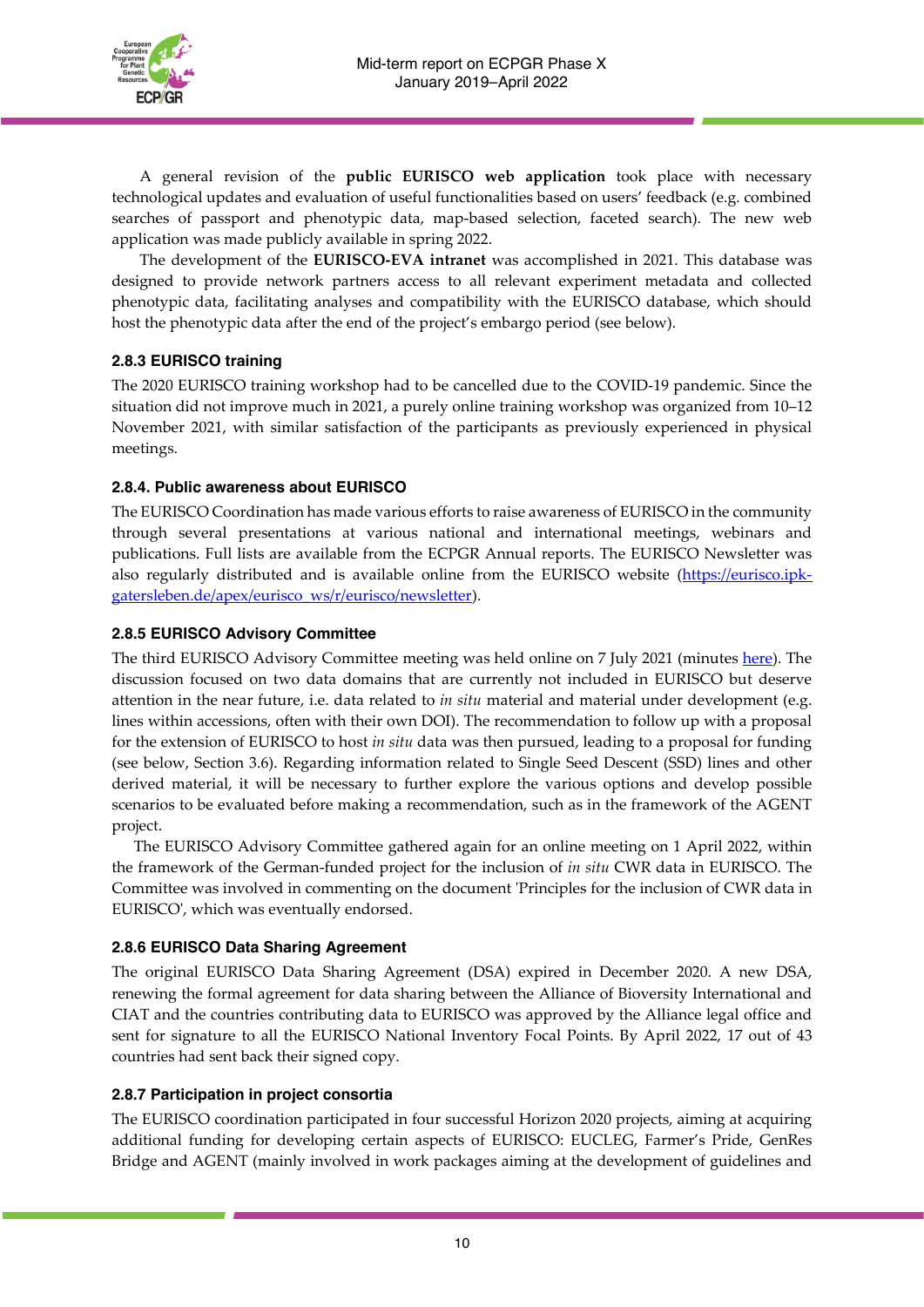

data standards, and at the development of the infrastructure for managing and analyzing genotypic and phenotypic data).

Within the framework of the European Evaluation Network (EVA), thanks to a grant from the German Federal Ministry of Food and Agriculture, the EURISCO Coordination acquired a developer position through which the extensions to the EURISCO infrastructure necessary for EVA could be made.

## **2.9 AEGIS**

#### **2.9.1. AEGIS membership and status of the European Collection**

In April 2022, a total of 70,186 accessions from 21 contributors were part of the European Collection.

During the first part of Phase X, the European Collection has increased by 23,137 accessions (a 50% increase compared to the end of Phase IX). During this period, four countries contributed for the first time (Belgium, Italy, Portugal and Slovenia). One new country (Serbia) joined in 2019, bringing the number of member countries to 35, while the associate member institutes' agreements increased to 68, with the addition of three institutes from Italy, Lithuania and Portugal. The changes in the composition of the European Collection over 2018 are shown in Table 3 below.

|                              | No. of accessions flagged as AEGIS |                |                   |
|------------------------------|------------------------------------|----------------|-------------------|
| Contributor                  | by end 2018                        | by April 2022  | <b>Difference</b> |
| Albania<br>1.                | 8                                  | 8              | -                 |
| Belgium<br>2.                | $\mathbf{0}$                       | $\overline{2}$ | $+2$              |
| Bosnia and Herzegovina<br>3. | 22                                 | 29             | $+7$              |
| Bulgaria<br>4.               | 341                                | 391            | $+50$             |
| Croatia<br>5.                | 90                                 | 90             | ۰                 |
| Czech Republic<br>6.         | 1,341                              | 1,682          | $+341$            |
| Estonia<br>7.                | 126                                | 134            | $+8$              |
| Germany<br>8.                | 26,841                             | 37,220         | $+10,379$         |
| Italy<br>9.                  | $\Omega$                           | 10,691         | $+10,691$         |
| 10. Latvia                   | 27                                 | 27             |                   |
| 11. Lithuania                | 36                                 | 45             | $+9$              |
| 12. Montenegro               | 31                                 | 31             |                   |
| 13. The Netherlands          | 5,845                              | 5,841          | $-4$              |
| 14. Nordic Countries         | 3,706                              | 4,785          | $+1,079$          |
| 15. Poland                   | 443                                | 443            |                   |
| 16. Portugal                 | $\Omega$                           | 86             | $+86$             |
| 17. Romania                  | 623                                | 752            | $+129$            |
| 18. Slovakia                 | 299                                | 640            | $+341$            |
| 19. Slovenia                 | $\theta$                           | 19             | $+19$             |
| 20. Switzerland              | 5,611                              | 5,611          |                   |
| 21. United Kingdom           | 1,659                              | 1,659          |                   |
| Total                        | 47,049                             | 70,186         | $+23,137$         |

**Table 3.** The European Collection: breakdown by contributors

#### **2.9.2. Follow-up to the AEGIS Workshop** *Assessing current practices and procedures to strengthen AEGIS*

A list of Action Points was agreed upon during the workshop held from 10-12 December 2018 in San Fernando de Henares, Madrid, Spain (published as a standalone document on the ECPGR website [here\)](https://www.ecpgr.cgiar.org/fileadmin/templates/ecpgr.org/upload/AEGIS/AEGIS_WORKSHOP_2018/AEGIS_Workshop_Annex_3_Action_points.pdf). These were followed up as described below:

#### **Improving functioning and understanding of AEGIS**

A Checklist for the implementation of the AEGIS Memorandum of Understanding (MoU) at the national level with a step-by-step flow diagram was prepared and published [here,](https://www.ecpgr.cgiar.org/aegis/aegis-membership/becoming-an-aegis-member) detailing the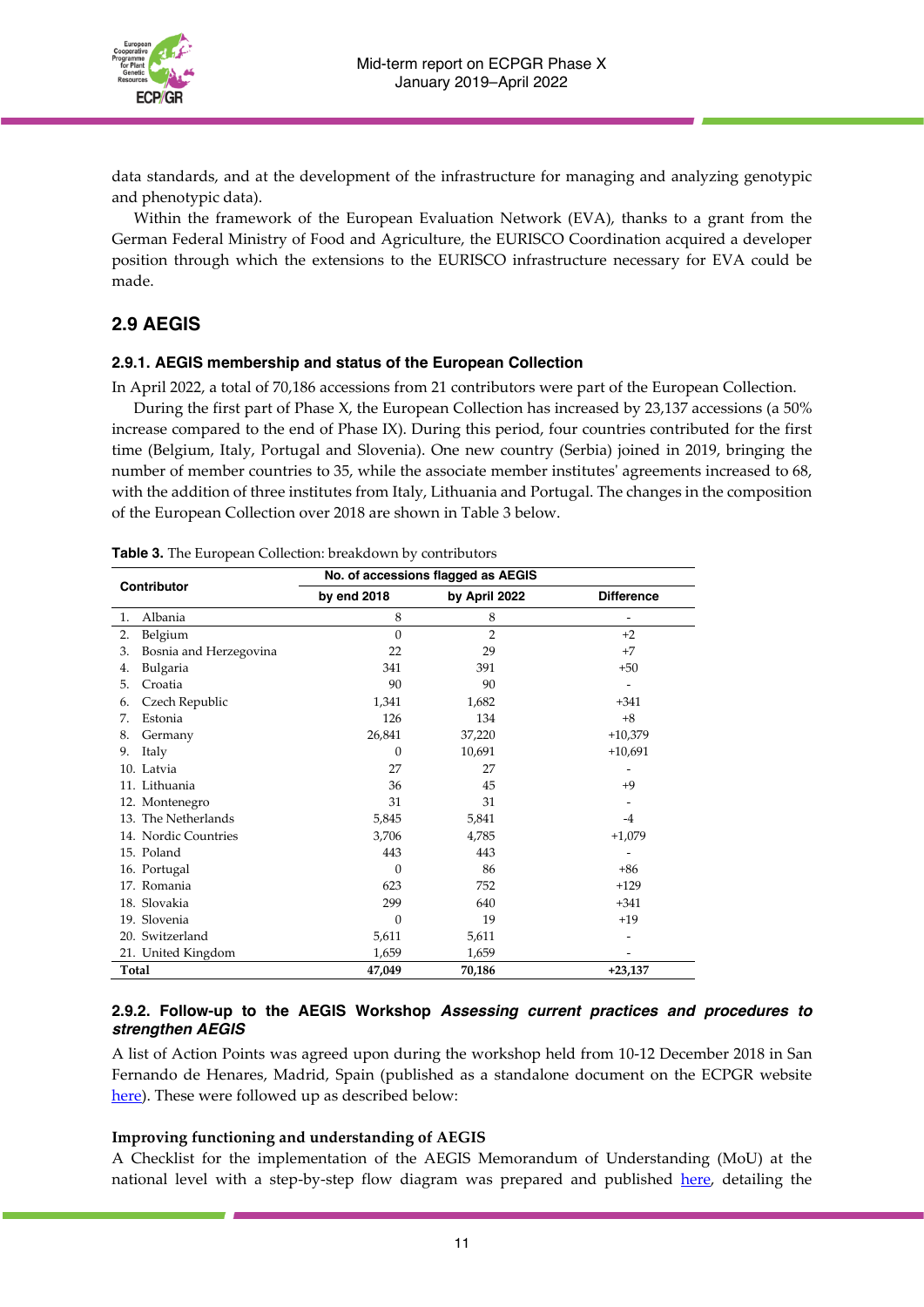

procedure to be followed. The simplified flagging procedure agreed upon in Madrid was explained in this document.

The section on AEGIS membership on the website was improved, providing an individual page to each Associate Member (accessible from [here\)](https://www.ecpgr.cgiar.org/aegis/aegis-membership/associate-member-agreements), with general information about the Member Institute, direct access to existing relevant documents (operational genebank manuals, peer-review reports etc.), and a full list of accessions included in the European Collection. This improvement was enabled thanks to funds provided by the German Federal Ministry of Food and Agriculture.

A table for estimation of genebank operation costs was provided to all Associate Members.

An opinion paper on AEGIS was published in the journal *Plants*:

Van Hintum T, Engels JMM, Maggioni L (2021). AEGIS, the Virtual European Genebank: Why it is such a good idea, why it is not working and how it could be improved. *Plants* 10, 2165. <https://doi.org/10.3390/plants10102165>

#### **AQUAS – The AEGIS Quality System**

The recommended genebank 'peer review' proof of concept was tested under the coordination of CGN, The Netherlands. The concept consists of visiting and reviewing each other's genebanks as a way of improving the quality of genebanks. After each visit, a report is written with observations and recommendations. The first cycle of mutual visits involving three genebanks (COMAV, Spain; CGN, the Netherlands and IHAR-PIB, Poland) took place as part of the GenRes Bridge project in early 2019. The general report from reviewers and the three individual genebank reports were made available on the AEGIS website. An additional cycle of peer-review visits was planned as part of the AGENT project, involving ten genebanks. However, these were delayed due to the COVID-19 pandemic and are expected to resume in summer 2022.

#### **Vegetatively propagated crops**

Within the framework of the Horizon 2020 project GenRes Bridge, the ECPGR Secretariat organized an online workshop on *Phytosanitary barriers for genetic resources* in February 2021, to raise awareness among genetic resources stakeholders and initiate a discussion on phytosanitary issues relevant to genetic resources conservation and sustainable use. The topic is particularly relevant, considering that quarantine pests and diseases prevent the exchange of AEGIS material. Potential collaborative actions were identified to move towards increased safety with appropriate and ideally harmonized protocols. The results of the workshop were communicated to the regulatory agencies for further cooperation.

#### **Legal matters**

At the Madrid workshop in 2018, France had announced that they could join AEGIS through a Declaration of Intent (DoI), rather than the standard Memorandum of Understanding. This process made progress with the drafting of a DoI, whereby France would be joining AEGIS as a Cooperative Member and the eligible institutions signing the annex would join as Cooperating Associate Members. As of April 2022, this draft DoI was under internal validation, involving the Ministry of foreign affairs, with the expectation that the document could soon be shared with the Steering Committee for consideration.

#### **Funding AEGIS**

The main action was dedicated to including AEGIS as the *ex situ* pillar within the PGR Strategy, developed within the framework of the GenRes Bridge project. The expectation is that the co-funding could be sought when the value of the system will be acknowledged by the EC.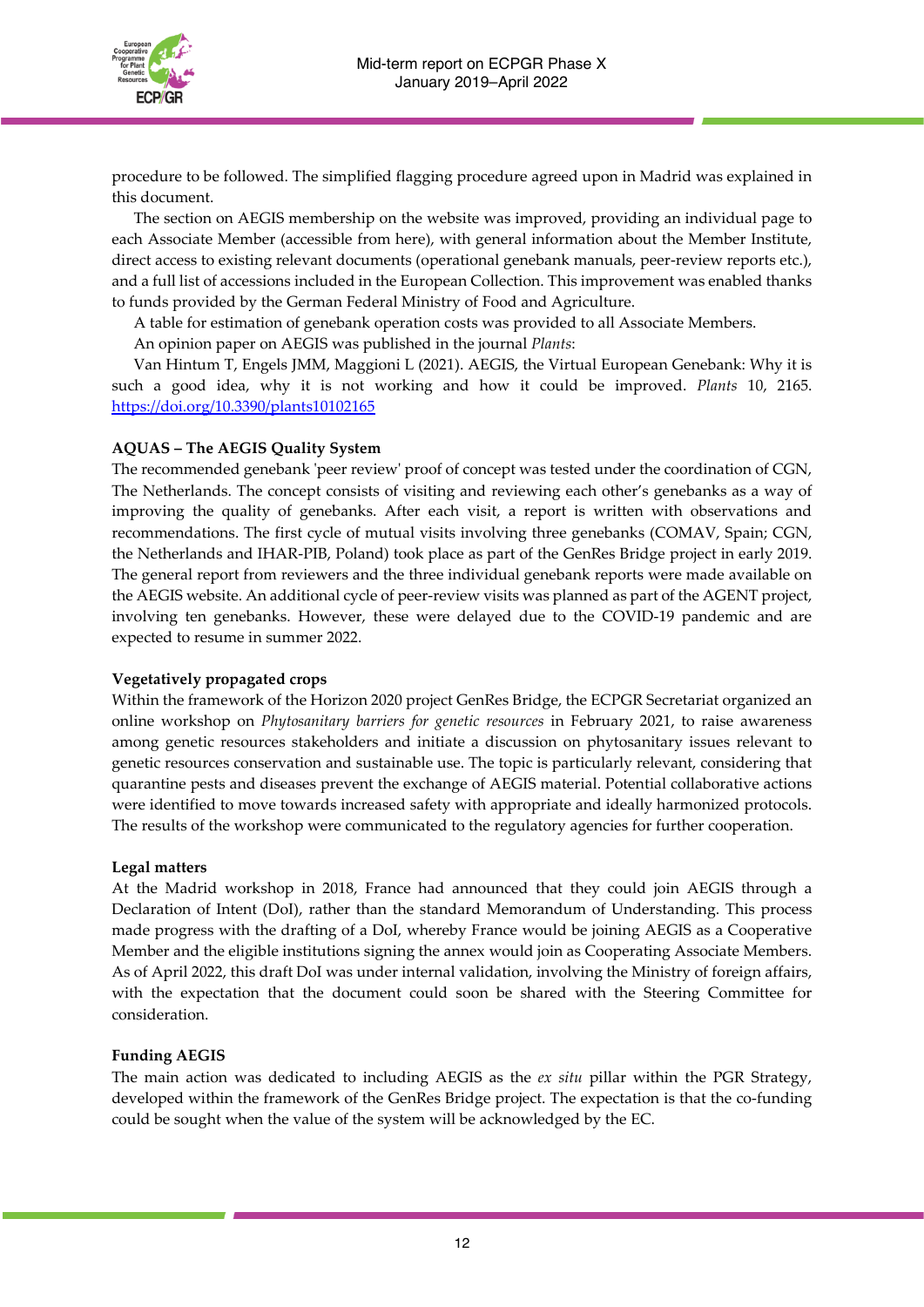

## **2.10 Communication and public awareness**

During 2019, the ExCo worked towards the finalization of the ECPGR Communication and Public Relations Strategy, including 'Vision' and 'Mission' statements, for which a contest was organized among the National Coordinators to suggest better wording. The strategy was eventually approved and published on the ECPGR website in January 2020 [\(here\)](https://www.ecpgr.cgiar.org/fileadmin/templates/ecpgr.org/upload/PHASE_X/Comunication_strategy/ECPGR_communication_strategy_Final_27_01_2020.pdf).

A task force (TF) was then set up to help in the preparation of a video on ECPGR, to celebrate 40 years of ECPGR activity ('Jubilee Video'). The TF was coordinated by Marianne Lefort with inputs from the Secretariat and including Marc Lateur, Pavol and René Hauptvogel, and Jens Weibull. Ewa Hermanowicz (communication officer of EUFORGEN) also kindly joined the TF as an external expert. The UK company Duckrabbit was selected for the production after a competitive bidding process, and Lina Weibull was contracted as a consultant to serve as an intermediary between Duckrabbit and the Task Force/ECPGR Secretariat. Marc Lateur was selected from four candidates as the main character/narrator of the public awareness story and the video was recorded in Belgium in September 2020. The video was released in March 2021 (watch [here\)](https://www.youtube.com/watch?v=6JsTUZ-fOFM). It recorded nearly 1,000 visualizations in one year and it was shown at the event of the launch of the Genetic Resources Strategy for Europe, 29-30 November 2021, Brussels, Belgium.

Roll-up banners on AEGIS, ECPGR, EVA and *Genetic Resources* journal have been prepared and brought to relevant events. The layouts have been made available for download should any national programme wish to print the same for use at local events.

As part of the package accompanying the launch of the Plant Genetic Resources Strategy for Europe, a webinar was organized, presenting the Strategy to the ECPGR Steering Committee, and is available [here.](https://www.ecpgr.cgiar.org/resources/latest-news/news-detail/webinar-on-the-plant-genetic-resources-strategy-for-europe) A policy brief was also prepared: *Plant genetic resources conservation and sustainable use – What should Europe urgently do?* [\[link\]](https://www.ecpgr.cgiar.org/resources/ecpgr-publications/publication/plant-genetic-resources-conservation-and-sustainable-use-what-should-europe-urgently-do-0)

The development of ECPGR brand guidelines and a refresh of the ECPGR branding products (letters, reports, documents and presentations), with a new and fresh style in line with the original colours and logos, were carried out.

# **3. German-funded projects**

The German Federal Ministry of Food and Agriculture (BMEL) provided several voluntary contributions, in the form of bilateral agreements with Bioversity International, on behalf of the ECPGR Secretariat. These were conducive to advancing various aspects of the ECPGR objectives. A few agreements were already running during the previous Phase IX and were completed in Phase X. Others were newly established during Phase X. All these agreements are briefly listed and summarized below, including their achievements and current status.

## **3.1 European Genetic Resources (GenR 2017-3)**

This project ran between April 2017 and September 2019, with a total budget of €105,035. The project supported four ECPGR activities that were positively evaluated by the ExCo under the Third and Fourth Calls for proposals of the ECPGR Activity Grant Scheme, during Phase IX. The four Activities were the following: 'EURISCO Training 2017', 'GRINGlobal', 'Pomefruit C&E' and 'CarrotDiverse'. The ECPGR Documentation and Information WG carried out two EURISCO training courses involving National Inventory Focal Points from 19 countries, thus extending to more than half of the network's partners the updated skills for data provision to EURISCO. The training provided on GRIN, in collaboration with USDA and Crop Trust trainers, has widened the awareness of several genebanks about the possibility to adopt this internationally supported documentation management system. The *Malus*/*Pyrus* WG has been successful with testing, refinement and agreement on two new documents providing methods and descriptor lists for the characterization and evaluation of apple and pear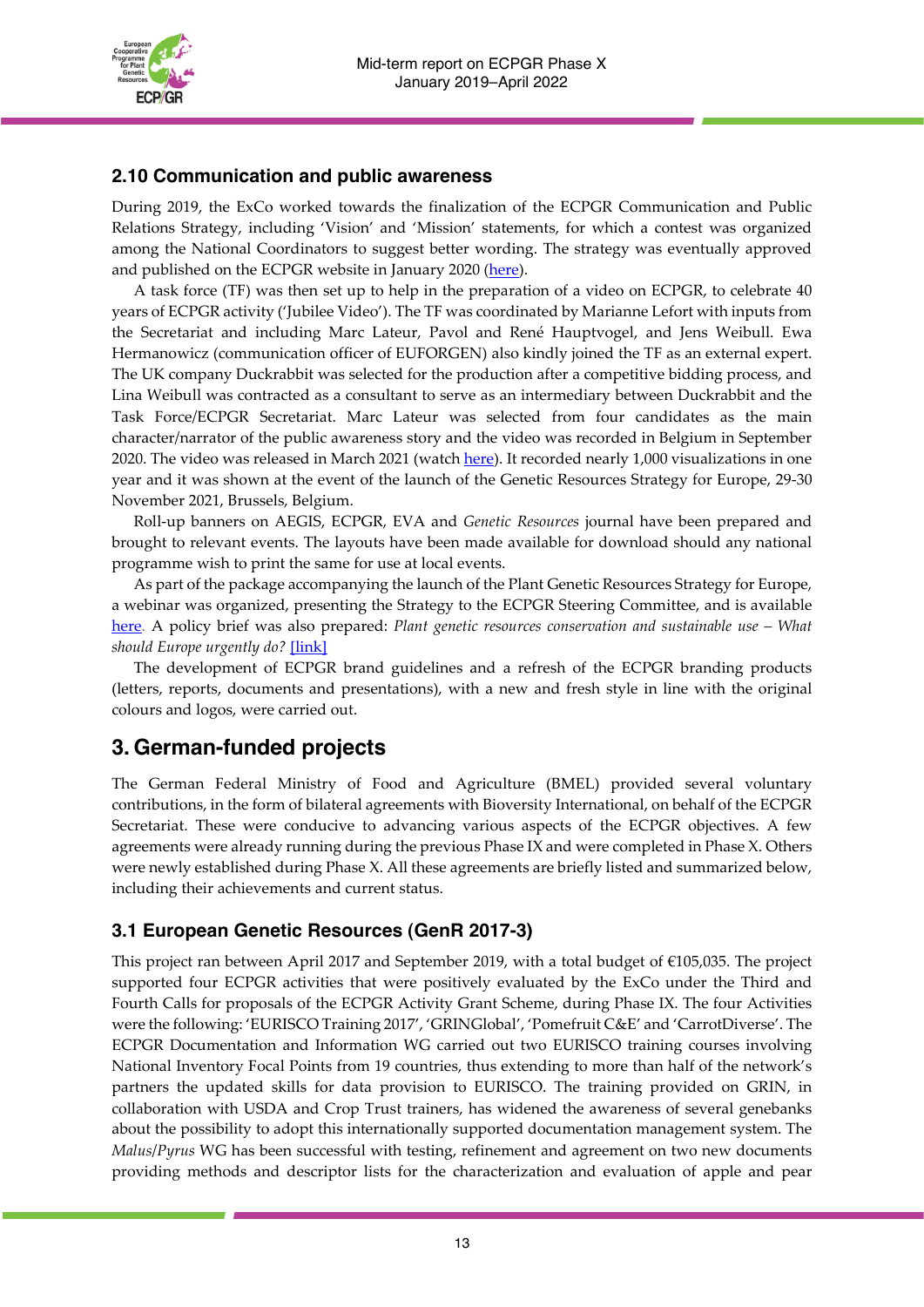

genetic resources. Compilation and harmonization of very large sets of existing and newly produced SSR data for over 1,300 apple and nearly 5,000 pear accessions were carried out. Data analysis identified ca. 2,000 unique pear genotypes and provided the methodology to distinguish new from duplicate genotypes in future analysis. The Umbellifer Crops WG focused on wild relatives with field tests carried out in three locations. Genetic data have shown clear clustering of the analyzed accessions into groups of common geographic or taxonomic origin. The bioassyas for disease resistance detected promising accessions affected by lower disease severity compared to the controls. New tests on germination protocols gave good indications on the possibility to improve germination of wild material, which is a key factor for the efficient long-term conservation of carrot wild relatives in genebanks and their use.

## **3.2 Strengthening the European Genebank Integrated System 'AEGIS' (GenR 2018-1)**

This project ran between September 2018 and February 2019, with a total budget of €68,881, to implement the recommendation made by the ECPGR Steering Committee in its 15th meeting in Thessaloniki, Greece (May 2018) to organize a workshop dedicated to AEGIS. The purpose was to increase awareness among National Coordinators and other stakeholders, promote good examples of positive engagement, reflect on and find solutions for the slow progress, and facilitate AEGIS activities during Phase X. A simplification of the mechanism to define accessions for AEGIS was agreed and subsequently embedded in a flow diagram. France declared during the meeting that an appropriate solution (drafting of a letter of intent) would enable its membership in AEGIS, and Spain was considering following suit on the French steps. Serbia joined AEGIS a few months after the workshop. Regarding the implementation of AQUAS elements, the workshop promoted the testing of the proof of concept of a peer-review approach, which was then successfully tested within the framework of the EU-funded GenRes Bridge project. Recommendations for a better-structured and informative AEGIS website were implemented through this project, providing the means for better management and monitoring of the genebank system.

## **3.3 Organization of an ECPGR workshop for the establishment of a European Evaluation network (EVA) on wheat and barley and a vegetable crop (GenR 2018- 3)**

This project ran between September 2018 and April 2019, with a total budget of €39,580. Following up on the ECPGR Steering Committee agreement in May 2018 on the Establishment of the European PGRFA Evaluation Network (EVA), this project acted as a bridge between the preparatory phase for the establishment of the European Evaluation Network and a subsequent implementation phase in which specific networks could start operating. During the two workshops organized (for [wheat](https://www.ecpgr.cgiar.org/european-evaluation-network-eva/eva-network-wheat-and-barley/eva-workshop-on-wheat-and-barley) and [barley](https://www.ecpgr.cgiar.org/european-evaluation-network-eva/eva-network-wheat-and-barley/eva-workshop-on-wheat-and-barley) in Berlin, Germany, November 2018 and for [vegetables](https://www.ecpgr.cgiar.org/european-evaluation-network-eva/eva-networks/vegetables/eva-workshop-on-vegetables) in Durres, Albania, April 2019), the Evaluation Network concept demonstrated to be sufficiently appealing to convince most of the attending breeders and genebank managers that it would be worthwhile to set up a project in which private breeders confirmed their availability to undertake field evaluation at their own cost. A project proposal, based on the recommendations of the workshops was prepared for submission, leading to the approval of a new project (see below, GenR 2019-2).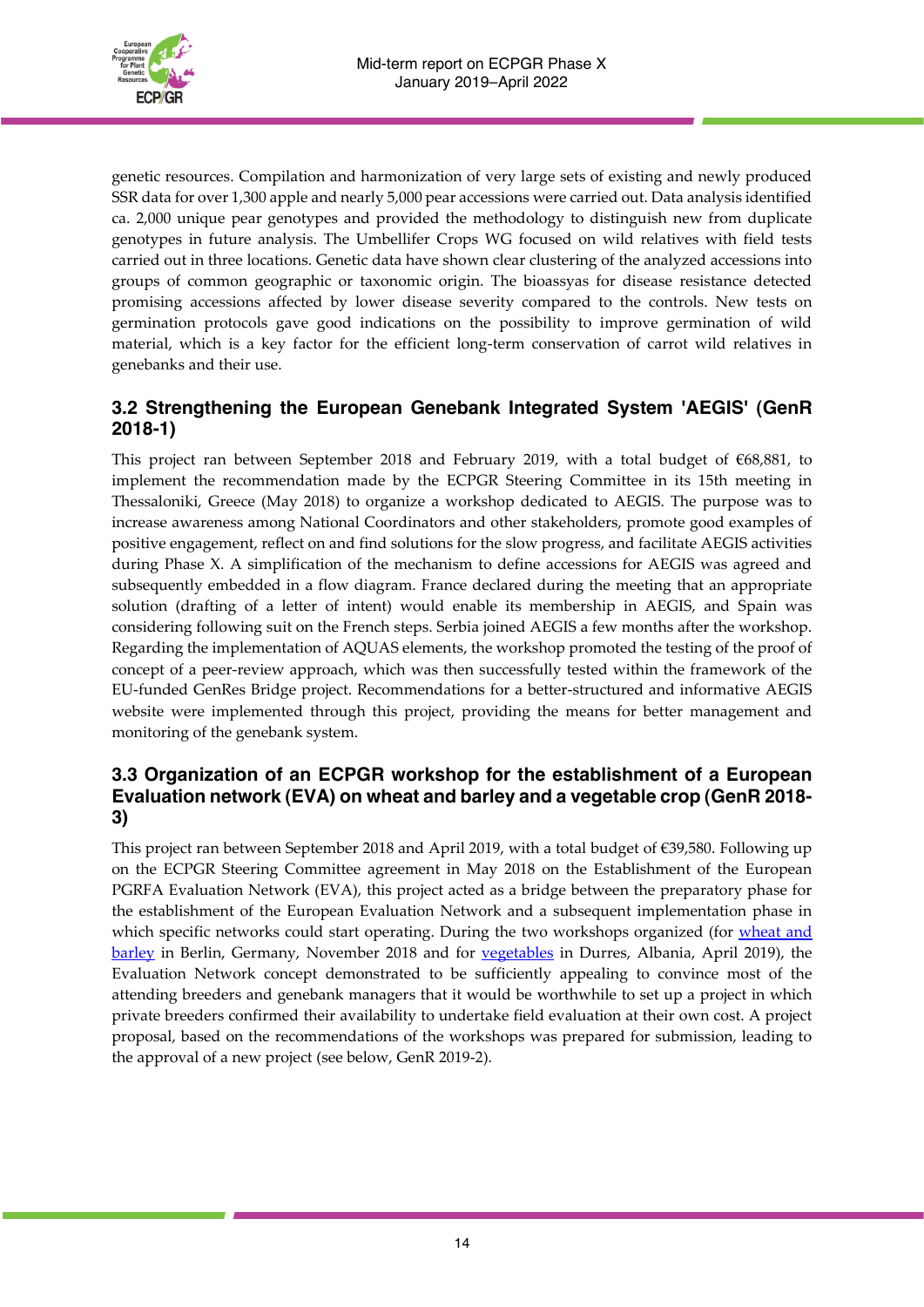

## **3.4 Implementation of the ECPGR European Evaluation Network (EVA) on wheat and barley and vegetable crops (carrot, lettuce and pepper), with the addition of a maize component and improved access to existing barley, wheat and maize evaluation data (GenR 2019-2)**

This project started in July 2019 and is due to terminate in November 2023, with a total budget of €903,262. The project is supporting the implementation of the European [Evaluation](https://www.ecpgr.cgiar.org/european-evaluation-network-eva) Networks on wheat, barley, carrot, lettuce, pepper and maize and also helped to incorporate existing C&E data on wheat, barley and maize in EURISCO. The project applies a public–private partnership approach involving genebank managers, public and private breeders, in order to foster partnerships and strengthen the link between conservation and use of PGRFA. The evaluation network consortia were formalized through the signature of Letters of Commitment by the partners and specific Cooperation Agreements were finalized for each crop network. Genebank accessions are multiplied and then distributed to partners who carry out evaluations in multiple environments (field, greenhouse and lab), mostly at their own cost for two years. Jointly agreed evaluation protocols and data collection standards are used. All accessions are genotyped and the phenotypic and genotypic data are analyzed by the partners. Intranet platforms for each consortium are established within a dedicated EURISCO-EVA intranet environment where data are accessible only to partners for an embargo period of three years. During the project, the work plan foresees the evaluation of up to 1,700 wheat, 1,200 barley, 750 maize, 60 carrot, 150 lettuce and 200 pepper accessions. Overall, by April 2022, the number of active participants reached 92 partners from 28 countries. Of these, 46 are private breeding companies ranging in size from small cooperatives to medium and large multinationals. In total, partners in the various networks provided more than 165 different environments (field sites) for the evaluation of crop accessions. While a detailed analysis of the generated wealth of data has only been started, initial results from different networks already identified useful germplasm that may be introduced into breeding programmes to develop new varieties with improved characteristics and resilience to the effects of climate change. Data from extensive genotyping of genebank accessions also provided valuable information on the diversity of European germplasm. Furthermore, novel genotyping tools were developed to facilitate future evaluation projects for some crops.

Thanks to this project and complementary funding from the AGENT project (see below), EVA has made considerable progress and made ECPGR for the first time very active in the area of use of genetic resources, strengthening collaboration with breeders and other users. **The SC may wish to consider** the creation of a specific budget line to ensure a longer continuation of the experience into Phase XI. **Also, the establishment of an EVA 'Steering Unit', as foreseen in the establishment document, still needs to be implemented and might be useful**. 1

## **3.5ECPGR meetings and public awareness activities (GenR 2019-5)**

This project ran between September 2019 and May 2020, with a total budget of €60,387. The project supported ECPGR meetings, particularly the first meetings of two new Working Groups, on Berries and Maize. This has enabled the new WGs to become active at the start of Phase X of ECPGR and agree on dedicated work plans. The Maize WG has particularly benefited from the timing of the meeting, which was conducive to submitting a successful proposal to the German donor for the addition of a maize component to the EVA Network, granted in December 2019 (see 3.4). Also, the Berries WG has used the ECPGR interaction to get organized towards submitting a project proposal ('Breeding Value') to Horizon 2020, eventually also successful. The opportunity to hold the 15th meeting of the ExCo in Svalbard offered a precious occasion to interact with the global PGR community and experience in

<sup>&</sup>lt;sup>1</sup> "A Steering Unit of no more than 8 experts appointed by the Steering Committee of ECGPR in consultation with the private sector, which will provide overall policy guidance for EVA"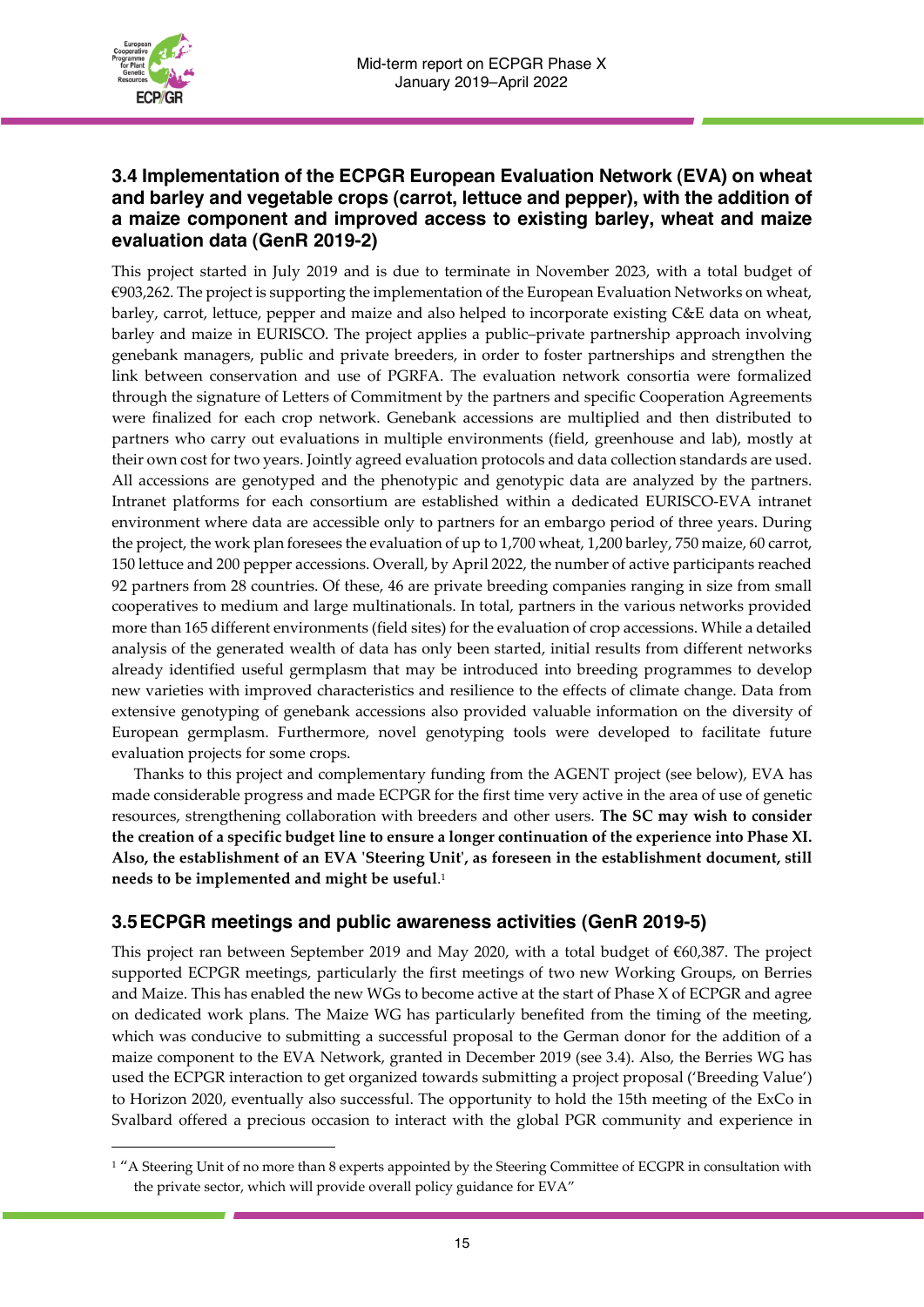

person the physical and symbolic value of the Global Seed Vault, as well as to conclude a framework of cooperation with the signature of the MoU between ECPGR and the Crop Trust. A relevant input to the public awareness activities of ECPGR was the preparatory work enabled by this project for the production of the so-called 'Jubilee Video' of ECPGR.

## **3.6 Extension of EURISCO for Crop Wild Relatives (CWR)** *in situ* **data and preparation of pilot countries' data sets (GenR 2021-1)**

This project started in November 2021 and is due to terminate in December 2023, with a total budget of  $€247,318$ . The [project](https://www.ecpgr.cgiar.org/working-groups/wild-species-conservation/cwr-in-eurisco) intends to endow the European region with a centralized, public and websearchable inventory of passport data for *in situ* CWR priority populations that can be made in principle accessible to users. A fine-tuned data flow mechanism using an internationally agreed exchange standard will also be developed, facilitating data transfer from National Inventories of *in situ* CWR populations to EURISCO. A proposal setting the principles for the inclusion of CWR Data in EURISCO was endorsed by the partners and the EURISCO Advisory Committee in April 2022. The list of partners includes Cyprus, the Czech Republic, Germany, Lithuania, the Netherlands, Portugal, Spain and the United Kingdom. Other countries will be encouraged to join the effort. The FAO-ITPGRFA Secretariat has also been involved in the early stages of the project to help in the definition of the data flow mechanism.

# **4. Participation in Horizon 2020 projects**

The ECPGR Secretariat contributed as a partner to various consortia preparing project applications for funding under the Horizon 2020 work programme SFS-28-2018-2019-2020. In a few cases, the projects were not successful: 1) Greenbooster (Boosting Genetic Resources Approaches and Tools for Future Plant Pre-Breeding Needs); 2) WiCaLoMix (Unlocking Wild Cereal and Legume diversity) and 3) BerryValue (Adding value to berry genetic resources). Two projects were successful as listed below:

#### **GenRes Bridge (Joining forces for GenRes and biodiversity management) (2019–2022)** [ECPGR budget: €210,613]

This Coordination and Support Action approved for funding at the end of 2018, ran for three years (2019–2021). The project, coordinated by European Forest Institute, Finland, was jointly prepared by the three European networks on plant, forest and animal genetic resources – ECPGR, the European Forest Genetic Resources Programme (EUFORGEN) and the European Regional Focal Point for Animal Genetic Resources (ERFP) – to respond to the 2018 call on 'Joining forces for GenRes and biodiversity management' (SFS-28- 2018-2020). The ECPGR Secretariat, with support especially from the ExCo Chair and the German national coordination office, contributed to the development and finalization of the *Genetic [Resources](http://www.genresbridge.eu/GRS4E) Strategy for Europe* (GRSE). The Secretariat was also involved in the organization of stakeholders' meetings (namely the 'Sharing [perspectives](http://www.genresbridge.eu/about-us/events/event/sharing-perspectives-workshop/) workshop', 28–30 October 2019 in Tuusula (Helsinki), Finland, and the online feedback workshop on the draft GRSE, 24–26 November 2020), as well as to several rounds of consultations and revisions resulting in a document endorsed by the Steering Committees of the three networks. The GRSE was complemented by three domain-specific strategies on animals, forests and plants. The *Plant Genetic [Resources](https://www.ecpgr.cgiar.org/resources/ecpgr-publications/publication/plant-genetic-resources-strategy-for-europe-2021) Strategy for Europe* was finalized as a joint effort of an ECPGR drafting team, composed of nine volunteers from National Coordination offices including ExCo members. The strategies were presented to the European Commission and genetic resources stakeholders during a hybrid in-person and online [launch](http://www.genresbridge.eu/genetic-resources-strategy-for-europe/press-release) event on 30 November 2021 in Brussels, Belgium. Since the beginning of 2022, an initiative started under the French Presidency of the European Union, to raise policymakers' awareness of the need expressed by the strategies for urgent change action on genetic resources conservation and sustainable use (the ExCo Chair was very active, supported by the German National Coordination Office and the Secretariat.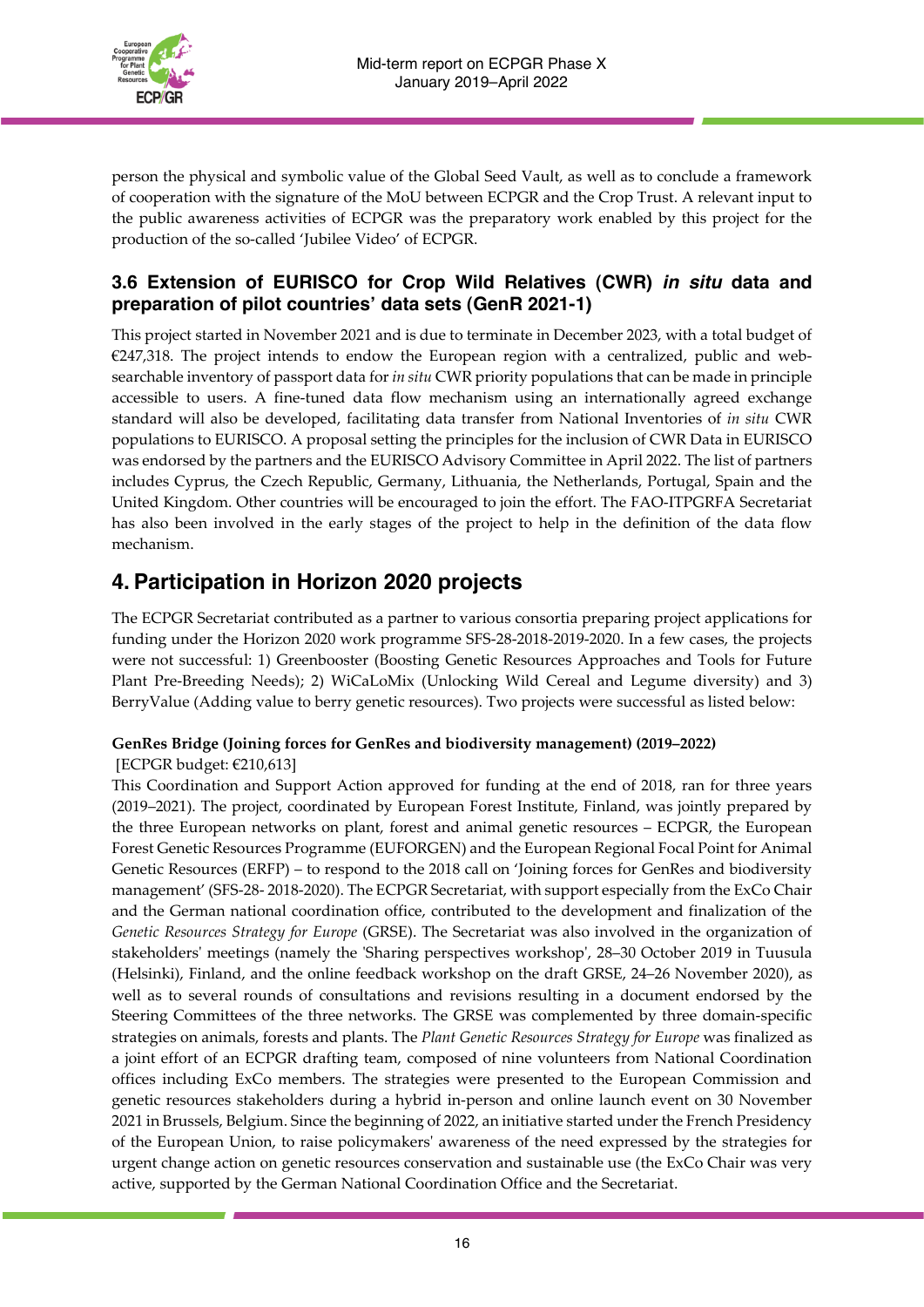

The ECPGR Secretariat also organized an online workshop on *[Phytosanitary](https://www.ecpgr.cgiar.org/working-groups/common-working-group-activities/phytosanitary-workshop) barriers for genetic [resources](https://www.ecpgr.cgiar.org/working-groups/common-working-group-activities/phytosanitary-workshop)* in February 2021, to initiate a discussion on phytosanitary issues relevant to genetic resources conservation and sustainable use.

Finally, the ECPGR Secretariat was also leading the specific project task of developing the journal *Genetic Resources* [\(www.genresj.org\)](http://www.genresj.org/), which was launched in 2020. The journal was inspired by the example of the *Plant Genetic Resources Newsletter*, jointly published by FAO and Bioversity International (IPGRI), and the *Animal Genetic Resources journal*, edited by FAO, discontinued in 2009 and 2016, respectively. The journal, which is published by Bioversity International on behalf of ECPGR, and is overseen by an international editorial team, intends to offer free publishing and free online access, disseminating global knowledge and tools used by the community of practitioners of plant and animal genetic resources involved in monitoring, collecting, maintaining, conserving, characterizing and using genetic resources for food, agriculture and forestry. The journal has a focus on the European region and welcomes contributions of wider interest from all world regions. The ECPGR Secretariat provides the editorial office. *Genetic Resources* published five regular issues between 2020 and 2022, including contributions from all three genetic resources domains and a special issue, the [abstract](https://www.genresj.org/index.php/grj/issue/view/genresj.S2) book for the *[International](https://www.genresj.org/index.php/grj/issue/view/genresj.S2) Congress on the Breeding of Sheep and Goats*(Bonn, Germany October 2020), which was edited in collaboration with the German Ministry of Food and Agriculture. After the end of the GenRes Bridge project, ECPGR and ERFP are ensuring their support for the continuation of the journal, at least until the end of Phase X of ECPGR. The respective Steering Committees will then need to decide on its longer-term future.

#### **AGENT (Activated Genebank Network) (2020–2025)**

#### [ECPGR budget: €276,825]

This five-year Research and Innovation Action, submitted under SFS-28-2019 B: Adding value to plant Genetic Resources (GenRes), was approved in 2019 and started its operation in May 2020. The project, coordinated by the Leibniz Institute of Plant Genetics and Crop Plant Research (IPK), Gatersleben, Germany, focused on wheat and barley, is a concerted effort to activate genebanks to make genetic resources more easily accessible to breeders and farmers through standardized protocols of data generation, documentation and provision to users. The ECPGR Secretariat is leading one Work Package to promote use, sharing of resources, capacity building, and communication and dissemination of results. More specifically, reviews of operations of European genebanks to guide their improvement are planned to involve ten partner genebanks in a system of reciprocal visits and support. Training courses are scheduled to bring genebank managers up to the state-of-the-art regarding all innovative aspects of genebank management, including genomics and data management. This Work Package also supports the development of the ECPGR EVA Network, enhancing the range of stakeholders and environments involved in producing evaluation data from value-added genotyped genetic material. A network of Italian farmers (*Rete Semi Rurali*) is also involved in the Evaluation Network and will be provided with genebank accessions suitable for testing in organic farming conditions. Thanks to AGENT, the EVA Wheat and Barley network will further extend its activities until 2024, with a third set of accessions provided by AGENT partners that will undergo multiplication and multi-environment evaluation through the EVA public–private partnerships.

The ECPGR Secretariat has also been involved in other Horizon 2020 project, as a member of the Scientific Advisory Committee, as follows:

#### **Farmer's Pride – 'Networking, partnerships and tools to enhance** *in situ* **conservation of European plant genetic resources'** (2017–2021)

A Coordination and Support Action coordinated by the University of Birmingham, UK. The ECPGR ExCo Chair (Eva Thörn) was a member of the Advisory Group. The project involved both Chairs of the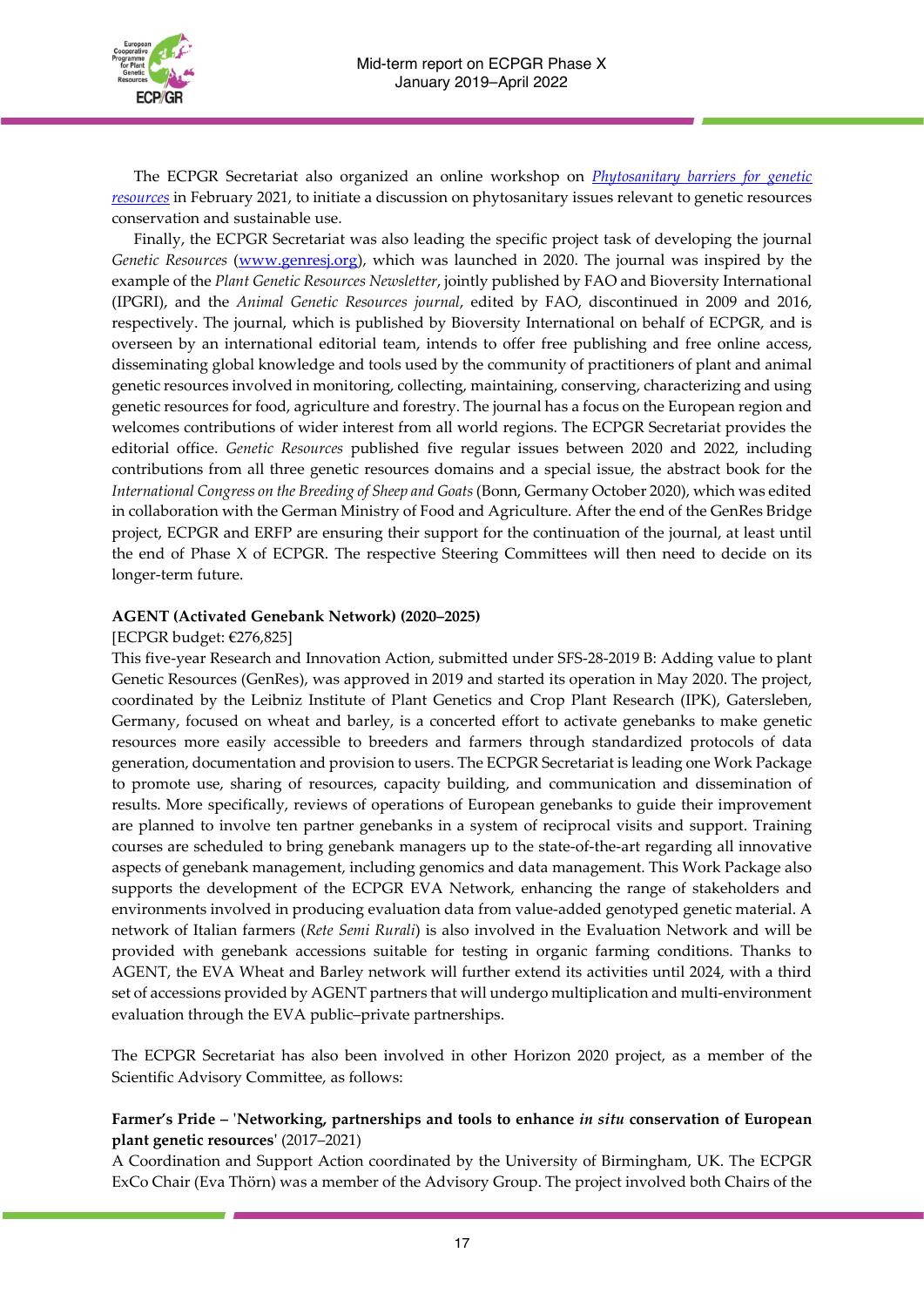

WGs on 'Wild species conservation in genetic reserves', Nigel Maxted, and on 'On-farm conservation and management', Valeria Negri.

A number of Farmers' Pride achievements were made accessible from the ECPGR On-farm Conservation and Management WG website [\(here\)](https://www.ecpgr.cgiar.org/working-groups/on-farm-conservation), including guidelines for *in situ* landrace propagation, management and access, a best practice evidence-based database on *in situ* landraces and other products and reports. The project's final conference *Ensuring Diversity for Food and Agriculture – Plant genetic resources in nature and on-farm* was organized in association with EUCARPIA – Genetic Resources Section, and ECPGR, and held from 28 June–1 July 2021, online.

## **BRESOV – 'Breeding for Resilient, Efficient and Sustainable Organic Vegetable Production'** (2018– 2023)

Coordinated by the University of Catania, Italy, the project aims to tackle the nutritional challenges of a growing world population and changing climatic conditions by enhancing the productivity of different vegetable crops in an organic and sustainable farming infrastructure. BRESOV works on broccoli, snap bean and tomato. The ECPGR Secretariat is represented on the scientific advisory board by the EVA Coordinator, Sandra Goritschnig.

#### **Dynaversity – 'Conserving Diversity** *in situ* **in agriculture and in the food chain' (2019**–**2021)**

A Coordination and Support Action coordinated by ARCADIA International, Belgium. The project analyzed and described the actors involved in plant genetic conservation for agriculture to suggest management and governance models and construct new forms of networking. It facilitated exchange and integration of scientific as well as practical knowledge on how to best manage diversity in agriculture and in the entire food chain, restoring evolutionary and adaptation processes. As member of the Sharing Knowledge and Experience Platform (SKEP), with advisory function, the ECPGR Secretary, Lorenzo Maggioni contributed to commenting desk studies produced by the project.

## **[BrasExplor](https://www6.inrae.fr/brasexplor) – Wide exploration of genetic diversity in** *Brassica* **species for sustainable crop production** (2020–2023)

The project, coordinated by INRAE, France, aims to identify relevant material of *Brassica rapa* and *Brassica oleracea* and their adaptive traits to face upcoming climate change in the Mediterranean area, and contribute to biodiversity-based agriculture. The ECPGR Secretary, L. Maggioni, was invited to be part of the Advisory Board.

## **[BreedingValue](https://cordis.europa.eu/project/id/101000747) – Pre-breeding strategies for obtaining new resilient and added value berries** (2021– 2024)

This project, coordinated by the Università Politecnica delle Marche, Italy, focuses on berries (strawberry, raspberry and blueberry) to identify conserved germplasm appropriate for sustainable berry production throughout the EU. It will apply the latest genotyping and phenotyping tools forthe characterization of local varieties. The ECPGR Secretary, L. Maggioni, was invited to be part of the Advisory Board.

Finally, the ECPGR Secretariat is involved as a partner in the project proposal **PRO-GRACE (Promoting a Plant Genetic Resource Community for Europe)** (2022–2024) which has recently been submitted under the Call HORIZON-INFRA-2022-DEV-01-01 (Research infrastructure concept development), coordinated by ENEA, Italy.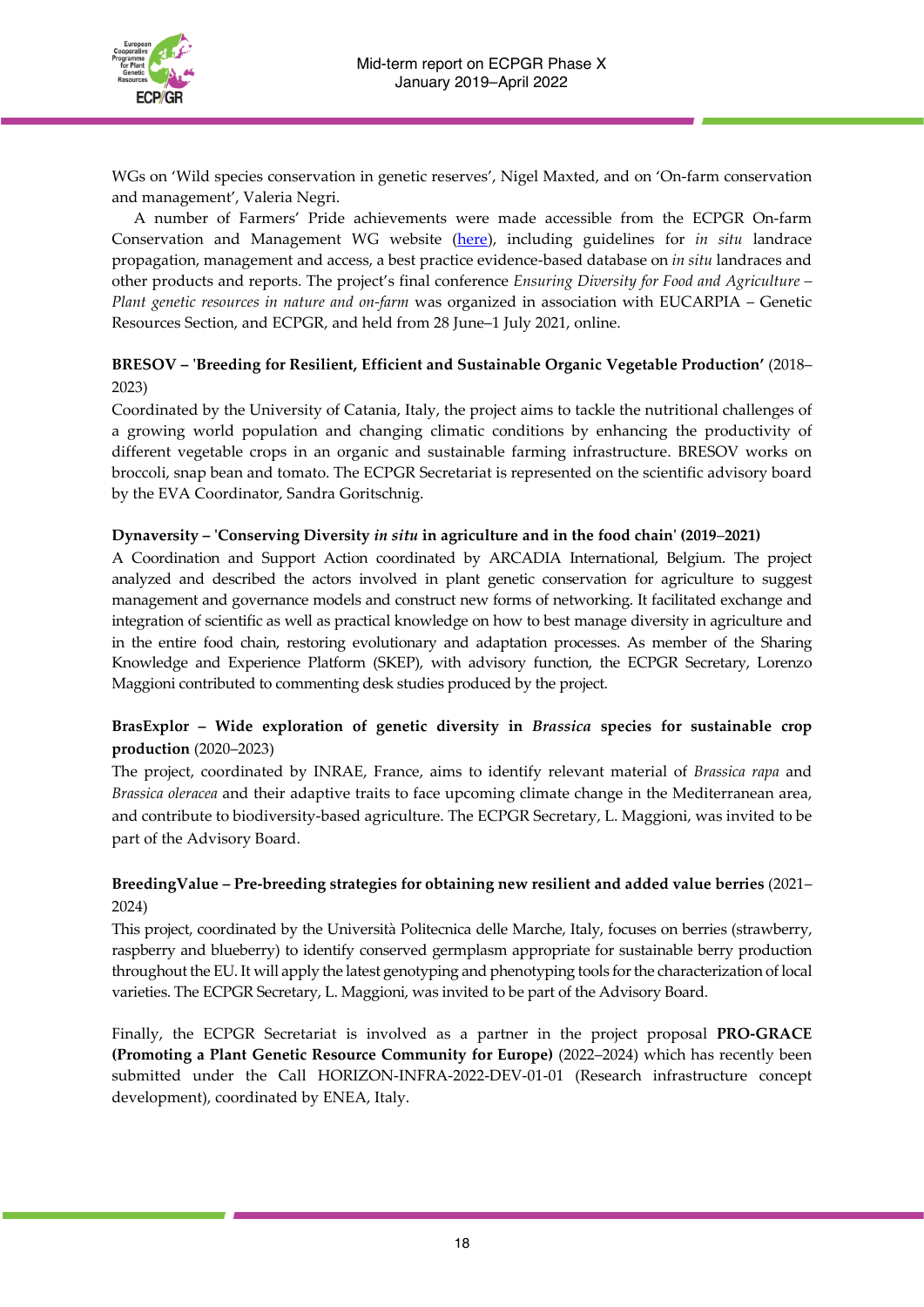

# **5. Liaising with partner organizations**

## **5.1 Euroseeds**

After the signature in May 2018 of a Memorandum of Understanding for enhanced cooperation with the European Seed Association (now Euroseeds), support from the Euroseeds Secretariat continued to facilitate participation of private breeders in the EVA Networks, as well as to help finalize the cooperation agreements with the EVA partners. Szonja Csörgõ (Euroseeds Director IP & Legal Affairs) has also been member of the External Advisory Board of the GenRes Bridge project.

## **5.2 ITPGRFA Secretariat**

Within the framework of the Memorandum of Understanding of December 2016, the ECPGR Secretariat had several interactions with the ITPGRFA (Treaty) Secretariat. In particular, ECPGR participated in the meetings of the Scientific Advisory Committee on the Global Information System of Article 17, dealing with the Global Information System on PGRFA. ECPGR also promoted and supported the adoption of DOIs by genebanks in Europe, by presenting the importance of the DOIs in documentation training workshops and other occasions. Furthermore, as of May 2019, EURISCO started offering a service aiming at supporting data providers with registering germplasm accessions for a DOI using GLIS (in collaboration with the Treaty Secretariat). Circulation by the Treaty Secretariat in October 2019 of a document regarding the 'Development and Promotion of Crop Descriptors Lists', triggered collaboration with the ECPGR *Avena* Working Group for a revision of the IBPGR Oat descriptors. More recently, the Treaty Secretariat has been invited as an observer to the EURISCO Advisory Committee meeting in 2021 and coordination was established for future work on crop wild relative data in EURISCO. Future collaboration is also envisaged within the framework of the new Cryopreservation WG, considering the interest expressed by the Treaty Secretariat to support development in this field.

## **5.3 Crop Trust**

In February 2020, on the occasion of the Global Seed Vault (GSV) celebration in Svalbard, Norway, a Memorandum of Understanding for an Enhanced Cooperation was signed with the Crop Trust to formalize future cooperation to improve the conservation and documentation of PGRFA and to facilitate their use as a contribution to a global system of conservation and use. Interactions with Crop Trust staff have been regular and directed to exchange information. In October 2019, the ECPGR Secretary participated in an expert consultation meeting on global conservation strategies, organized by the Crop Trust, and subsequently contributed to identifying European contacts for the sunflower strategy. Collaboration is currently ongoing to support the Ukrainian genebank affected by the war.